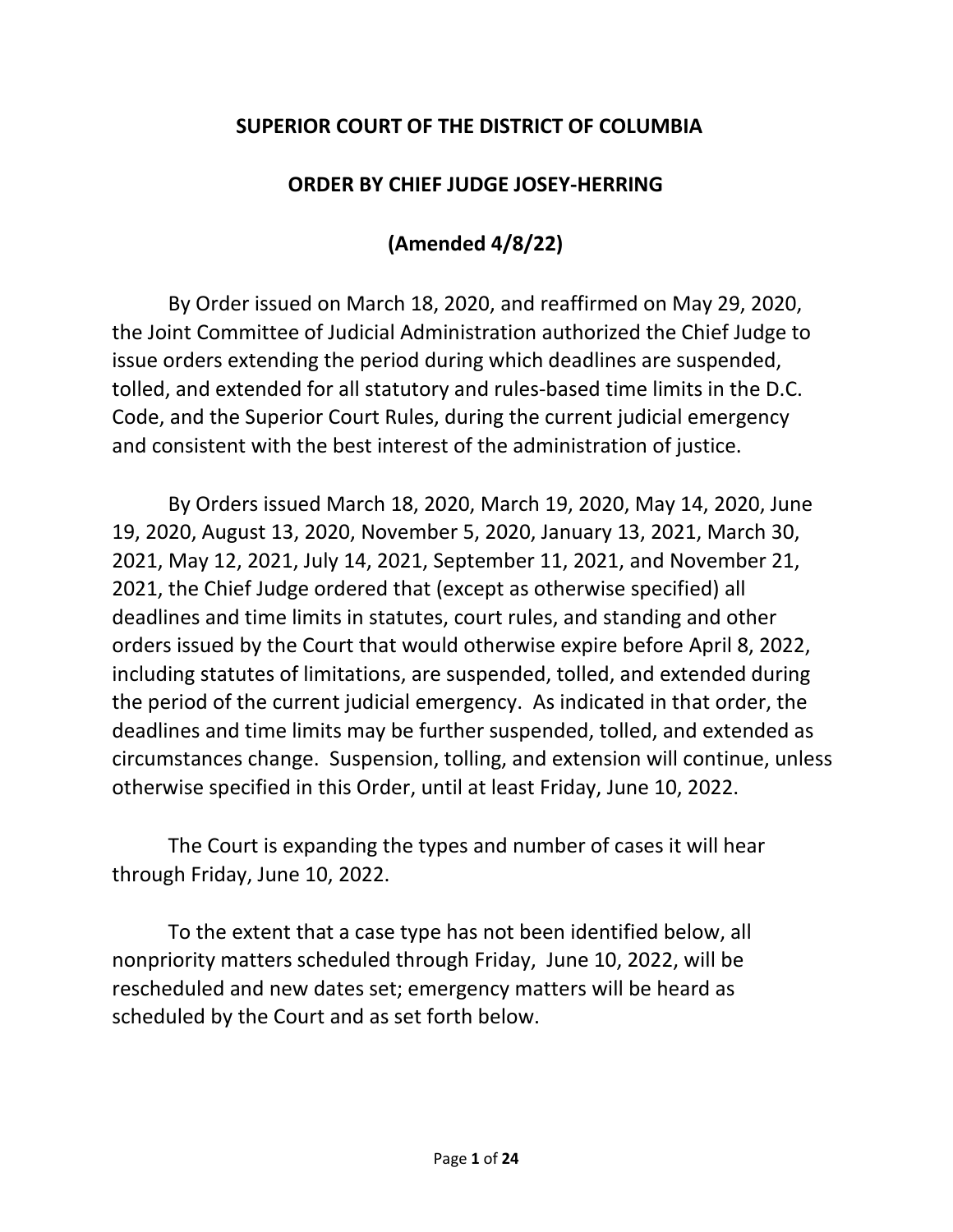No attorney or persons should enter the courthouse with symptoms of COVID-19. See [https://www.cdc.gov/coronavirus/2019](https://www.cdc.gov/coronavirus/2019-ncov/about/symptoms.html) [ncov/about/symptoms.html.](https://www.cdc.gov/coronavirus/2019-ncov/about/symptoms.html)

All persons entering a Superior Court building must wear a mask covering their nose and mouth. See [Order Requiring Persons To Wear Cloth Face](https://www.dccourts.gov/sites/default/files/2020-06/Joint%20Committee%20Order%20Requiring%20Persons%20to%20Wear%20Face%20Coverings%20in%20Court%20Buildings%20During%20the%20COVID-19%20Pandemic%206.26.20%20%5BS%5D.pdf)  [Coverings In Court Buildings During The Covid-19 Pandemic](https://www.dccourts.gov/sites/default/files/2020-06/Joint%20Committee%20Order%20Requiring%20Persons%20to%20Wear%20Face%20Coverings%20in%20Court%20Buildings%20During%20the%20COVID-19%20Pandemic%206.26.20%20%5BS%5D.pdf).

All Divisions and the Family Court will be open in a remote and inperson status for filing of pleadings, motions, and new cases. Electronic filing will continue. See the Clerk's Offices Remote Operations Notices for detailed information.<http://www.dccourts.gov/coronavirus>

The Court is now accepting electronic payments in certain circumstances. For more specific information, see [https://www.dccourts.gov/services/online](https://www.dccourts.gov/services/online-payment)[payment.](https://www.dccourts.gov/services/online-payment)

When permitted by law, members of the public may have real-time access to remote hearings. Information about the process for listening to live remote proceedings are posted on the Court's website. [https://www.dccourts.gov/services/remote-hearing-information.](https://www.dccourts.gov/services/remote-hearing-information)

All Superior Court Clerks' offices in every division of the Court are opened as of July 12, 2021.

The Court will operate primarily remotely under the following conditions:

### **CIVIL DIVISION**

Unless otherwise ordered by the Court, no deadlines and time limits in statutes (including statute of limitations), court rules, and standing and other orders issued by the Court are suspended, tolled or extended during the period of emergency, except that statutes of limitations on claims subject to a statutory moratorium during a public health emergency are suspended, tolled, and extended until the moratorium ends.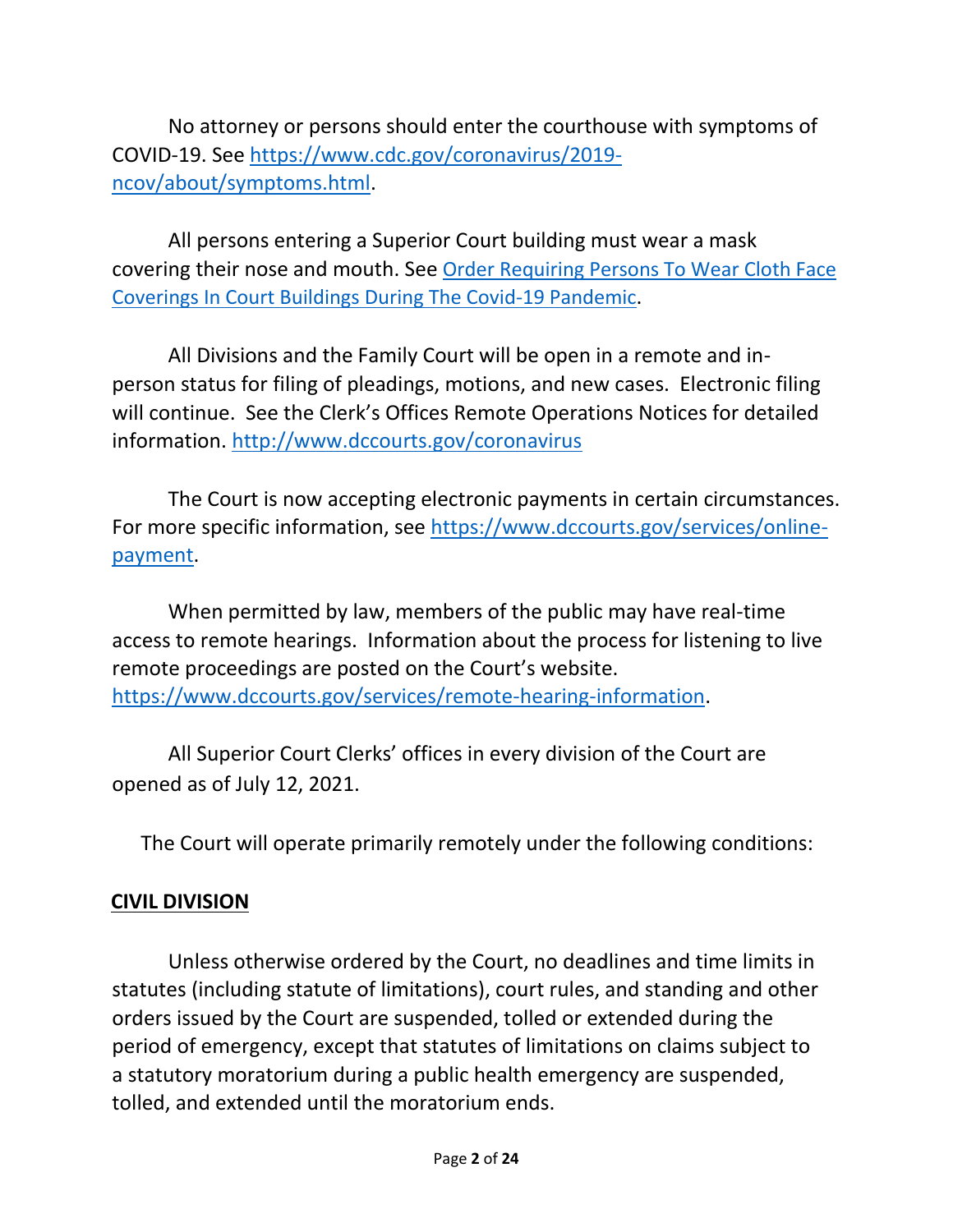The Civil Division will continue to operate as follows:

- Except for jury trials, hearings will continue to be conducted remotely.
- Judges will conduct remote hearings five days per week in virtual courtrooms. Except for jury trials, no parties or attorneys should appear in person unless specifically directed to do so by a judge.
- The Civil Division has resumed jury trials. The Civil Division has the capacity to conduct at least three jury trials simultaneously. For health and safety reasons, spectators are strongly encouraged to observe civil jury trials remotely, and the court reserves the right to limit the number of people physically present in any courtroom.
- The Civil Division will continue to conduct remote non-jury trials in multiple courtrooms.
- When the Civil Division schedules in-court jury or non-jury trials, it will schedule the trial during a hearing with all counsel or parties present.
- The Civil Division will continue to conduct remote hearings, including evidentiary hearings and bench trials, in any case where it is appropriate.
- Any emergency motion must be electronically filed and emailed to [Civilefilings@dcsc.gov.](mailto:Civilefilings@dcsc.gov)
- An application for fee waivers and any filing accompanying the application may be electronically filed and emailed to [Civilefilings@dcsc.gov.](mailto:Civilefilings@dcsc.gov)
- The public windows in the clerk's office for the Civil Actions Branch in the Moultrie Courthouse and for the Small Claims and Landlord Tenant Branches in Building B are open from 8:30 – 5:00 on Monday through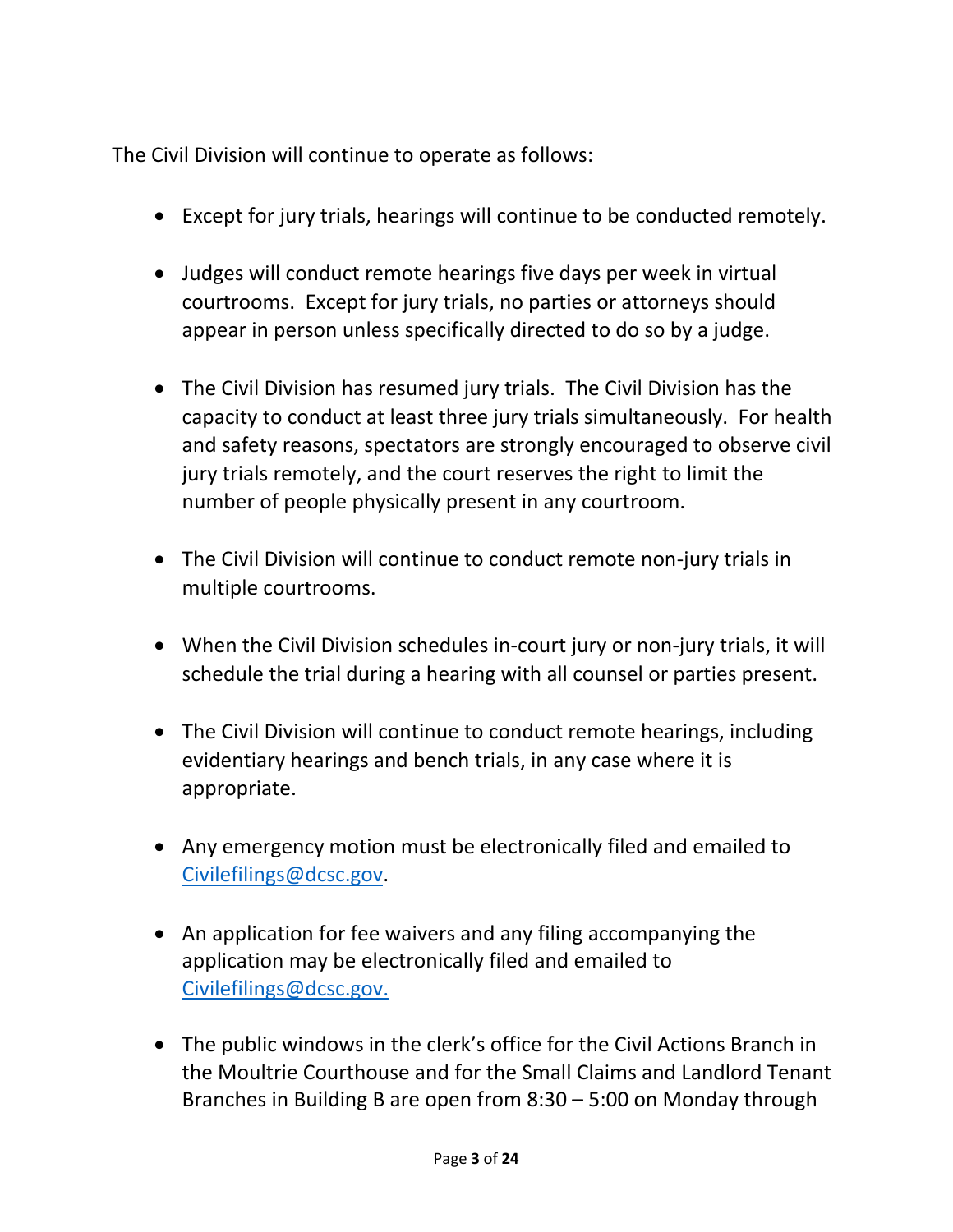Friday. The clerk's office will use social distancing and capacity limits to protect the health of the public and staff. Limited staff will work onsite, and other staff continue to work remotely.

- Drop boxes have been installed in Building B for filers to stamp and drop off their filings in small claims and landlord-tenant cases.
- Any proceeding subject to a statutory moratorium will be stayed to the extent required by the statute, and if any such statutory moratorium is lifted, such matters will then proceed.
- The Civil Division will continue to conduct remote hearings or rule on ripe motions in eviction, foreclosure, and debt collection cases that are not stayed.
- The Court can accept in-person payments required by a protective order. Tenants shall make *non-cash* payments by one of the following methods: (1) bringing or mailing the payment to the Landlord and Tenant Clerk's Office, 510 4<sup>th</sup> Street NW, Room 110, Washington, DC 20001; (2) depositing the payment in the drop box in Building B, 510 4<sup>th</sup> Street NW, Washington, DC 20001 with the case number written on the payment; (3) making the payment electronically through the court's portal, provided that the total monthly payment does not exceed \$1,000. Please see the Notice of the Clerk's Offices Operations for instructions about electronic payments: [https://www.dccourts.gov/sites/default/files/Superior-Court-Clerks-](https://www.dccourts.gov/sites/default/files/Superior-Court-Clerks-Offices-Remote-Operations.pdf)[Offices-Remote-Operations.pdf.](https://www.dccourts.gov/sites/default/files/Superior-Court-Clerks-Offices-Remote-Operations.pdf) *Cash payments* can be accepted on a limited basis at the courthouse. Please see the Notice of the Clerk's

Offices for more information about dates and times (click on the link above).

• Notwithstanding anything in Administrative Order 06-17, affidavits of service may be filed electronically during the period of the emergency.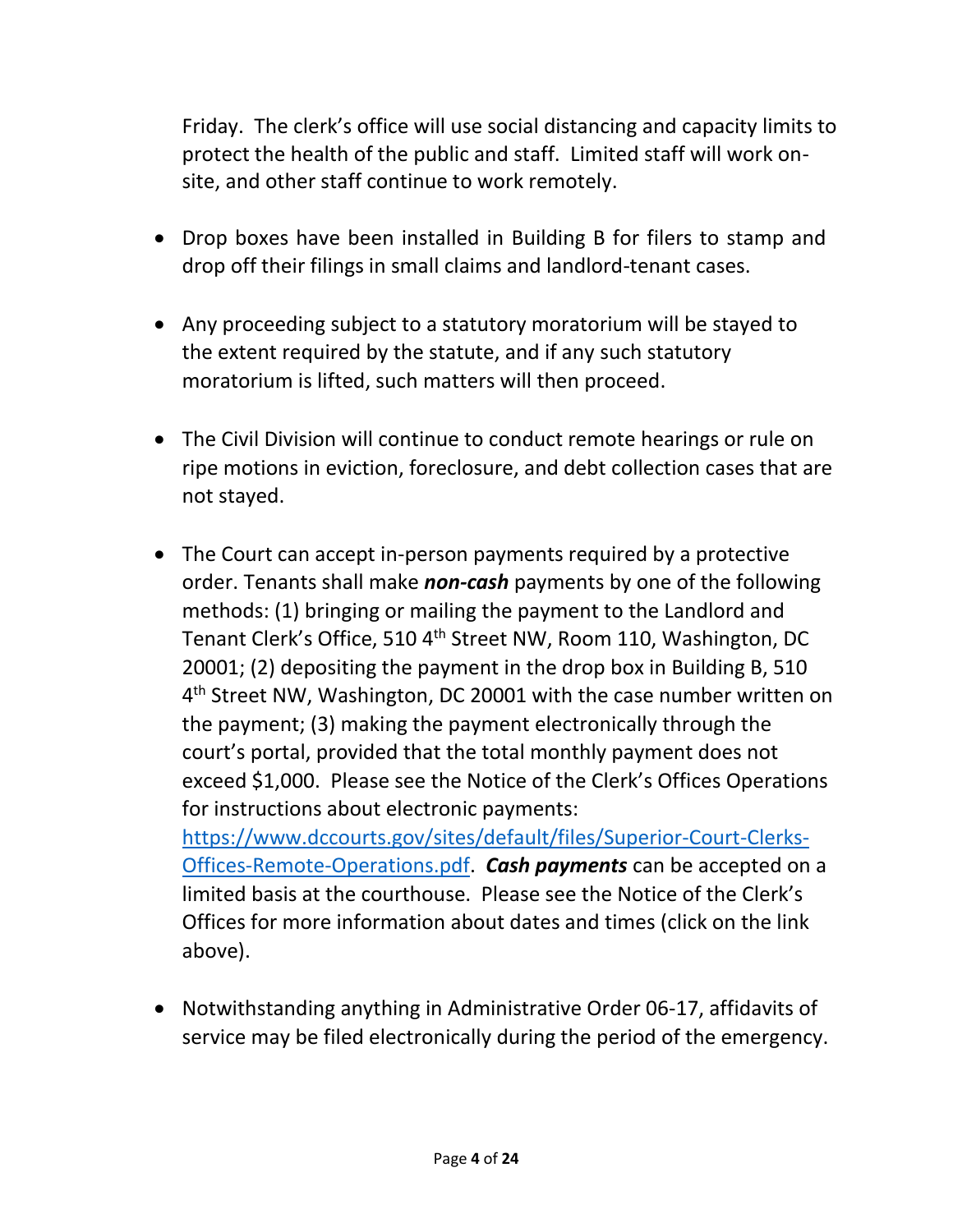- Notwithstanding anything in Administrative Order 15-03, housing condition violations cases and all matters heard by Judge in Chambers, including applications to amend vital records, name change requests, gender reassignment requests, foreign subpoenas, petitions for civil asset forfeiture, libels of information, and friendly suits, may be filed electronically during the period of the emergency with CaseFileXpress.
- Notwithstanding anything in Rule 5 and 5-III, documents may be filed electronically in cases under seal which contain an SLD in the case number (e.g. 2020 CABSLD 000001) during the period of emergency. Sealed and unredacted documents in an otherwise unsealed case must continue to be submitted in paper to the clerk's office in person, by mail or via the drop box.
- To facilitate remote hearings, the Civil Division encourages all parties to contact the Civil Division Clerk's Offices to provide contact information, including any telephone numbers and email addresses where parties can be reached. Please email or call the number listed below to provide your contact information or that of any other parties.

| <b>Civil Actions</b>                 | CivilDocket@dcsc.gov             | (202) 879-1133 |
|--------------------------------------|----------------------------------|----------------|
| <b>Branch</b>                        |                                  |                |
| L&T Branch                           | LandlordandTenantDocket@dcsc.gov | (202) 879-4879 |
| <b>Small Claims</b><br><b>Branch</b> | SmallClaimsDocket@dcsc.gov       | (202) 879-1120 |

### **CRIMINAL DIVISION**

Effective March 15, 2022, the Court ceased tolling the 90-day indictment timeline (D.C. Code §23-1322(h)).

Effective April 15, 2022, the Court will cease tolling the 9-month indictment timeline in detained cases only (Rule 48 (c)(1), D.C. Code § 23-102).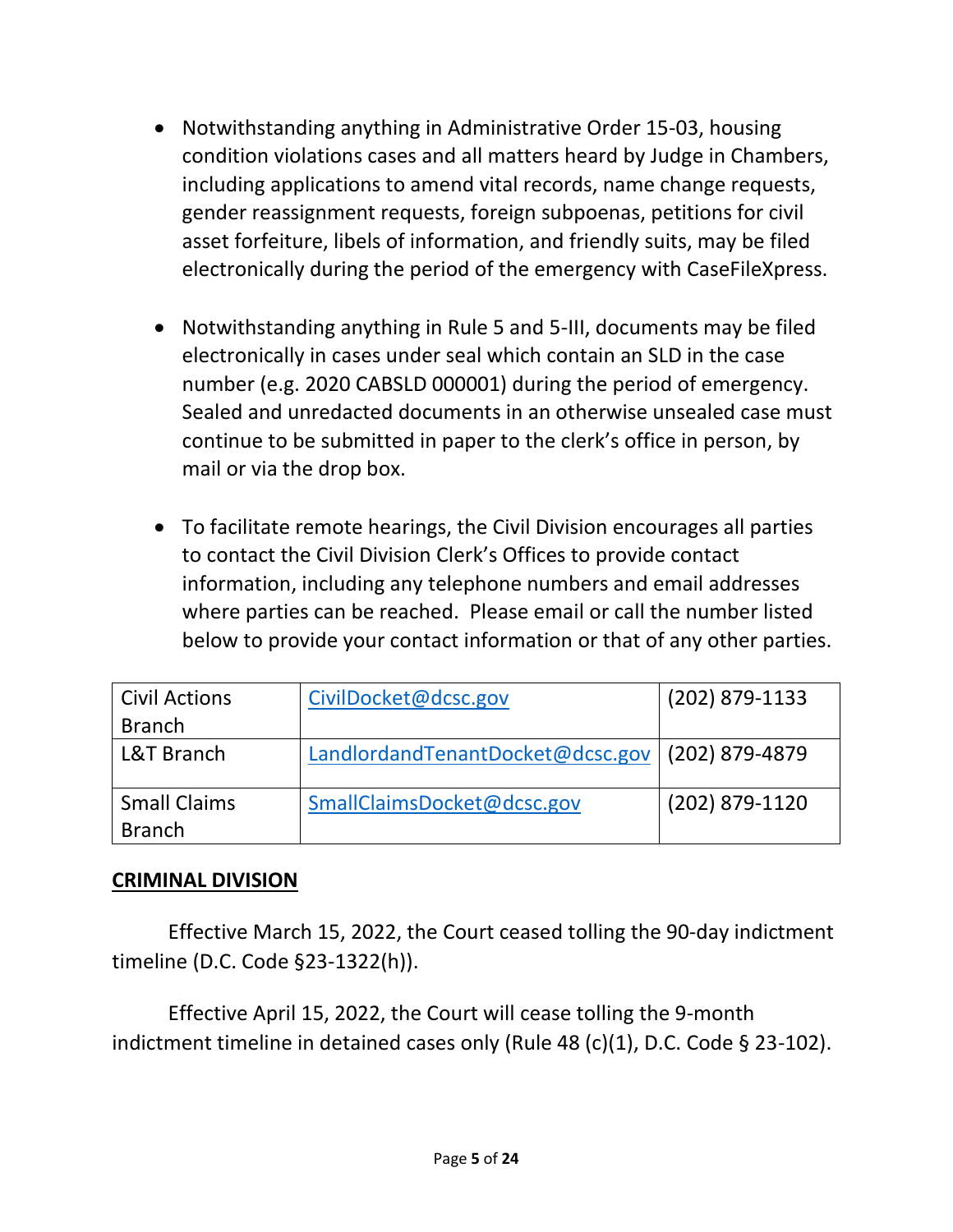Effective April 26, 2022, the Court will cease tolling the 100-day trial timeline (D.C. Code §23-1322(h)).

Effective May 9, 2022, the Court will cease tolling deadlines pursuant to D.C. Code §§ 24‐801 (Interstate Agreement on Detainers) and 24-531.01 et. seq. (competency proceedings).

Effective September 6, 2022, the Court will cease tolling the 9-month indictment timeline in non-detained cases (Rule 48 (c)(1), D.C. Code § 23-102).

The period from March 15, 2020, the date upon which the above timelines were originally tolled pursuant to § D.C. Code 11-947(c), to the date of expiration of the tolling period, shall be excluded from the calculation of indictment, trial, or other relevant deadlines.

Effective May 9, 2022, timelines for preliminary hearings pursuant to Rule 5.1 and D.C. Code § 23-1322(a) and (b) will cease tolling, so that any new cases presented in C-10, beginning May 9, 2022, in which a hold is requested, will be set according to the statutes and rules of the court.

The following previously issued orders will terminate on May 9, 2022, at 11:59 pm, unless a separate order is issued before then extending them:

- March 16, 2020 Order giving law enforcement discretion to release additional individuals on citation.
- March 27, 2020 Order suspending execution of bench warrants in certain misdemeanor cases.
- March 27, 2020 Order suspending weekend jail sentences.
- Standing Order Establishing Procedures for Filing Emergency Motions for Release from Custody Due to the COVID-19 Pandemic.
- October 4, 2021 Amended Standing Order Governing the Misdemeanor Community Court Calendars.
- November 8, 2021 Amended Standing Order Governing the Felony Calendars.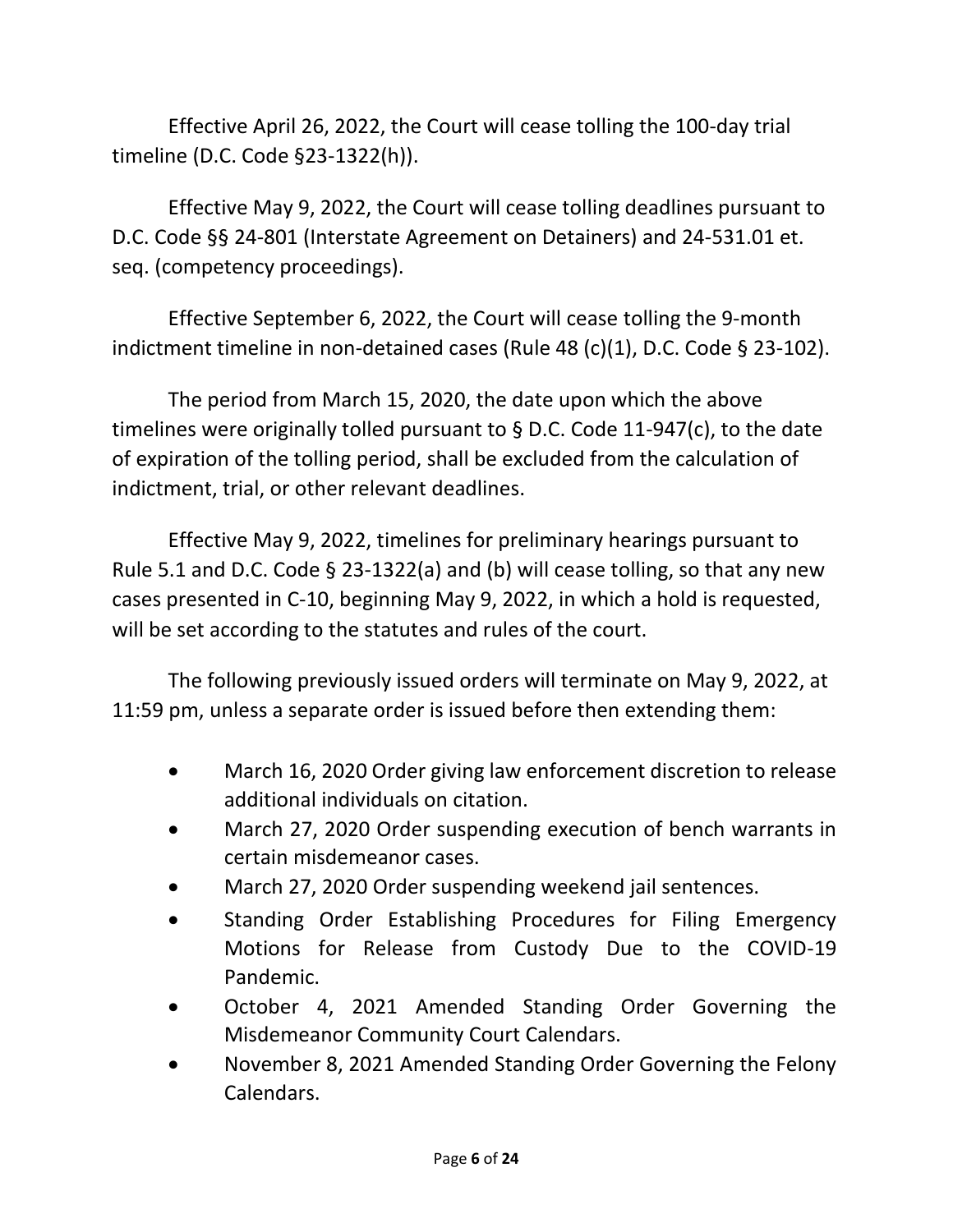The following previously issued order will terminate on May 23, 2022, at 11:59 pm, unless a separate order is issued before then extending it:

April 1, 2020 Order clarifying the status of expiration dates for Deferred Prosecution and Sentencing Agreements and probationary terms.

The Criminal Division will operate as follows:

- Until further notice, the following calendars will proceed entirely remotely and all parties must appear by video to the extent possible and, if unable to appear by video, by telephone. Individuals who are unable to appear remotely may report to the Information Desk of the courthouse to obtain assistance in logging in remotely for their hearing.
	- USAO/OAG Citation Arraignment/Diversion Calendar
	- Mental Health Community Court
	- Superior Court Drug Intervention Program (Drug Court)
- Arraignments and presentments will be heard in Courtroom C-10. C-10 assigned Government counsel and CJA Stand-In counsel will appear in person. Specially assigned Government and defense counsel may appear remotely. Defendants detained at the D.C. Jail will continue to appear by video. Defendants, where a hold is not requested, will continue to appear by video. Defendants, where a hold is requested, will continue to appear in person so long as it is feasible. Extradition hearings in fugitive cases will be set before the Chief Judge.
- All non-detained and detained cases will proceed on the assigned Misdemeanor Community Court and Felony Calendars, which will operate both remotely and in-person, in the designated courtroom.
- All courtrooms have been configured to accommodate both in-person and remote participation, consistent with the health and safety of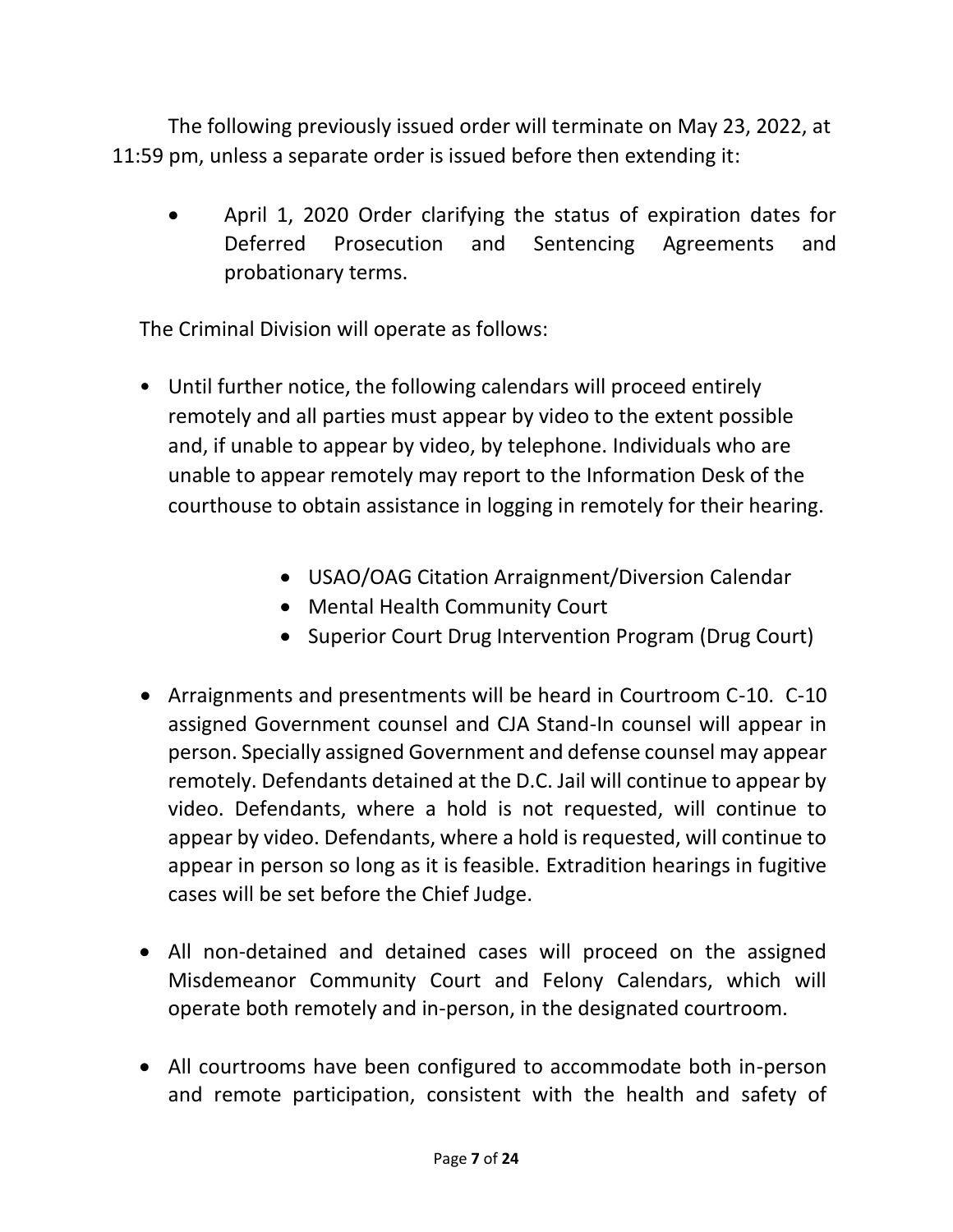defendants, witnesses, victims, counsel, court personnel, jurors and other members of the public.

- o **Regarding Defendants on release,** Defendants in misdemeanor cases on personal recognizance ("PR") and who consent, are permitted to appear in person, by videoconference or telephone conference for pleas and sentencings. Defendants in felony cases on PR and who consent, are permitted to appear by videoconference for pleas.
- o **Defendants in the custody of the Department of Rehabilitation Services, the Bureau of Prisons, and the Department of Behavioral Health may continue to appear remotely**, except for trial, detention and preliminary hearings, and contested evidentiary hearings (unless consent to appear remotely when legally permissible).
- o **Defendants in the custody of the Department of Corrections will appear in person in felony and misdemeanor cases**, unless the defendant waives their presence at the hearing or the defendant consents to participate by video.
- o If the defendant will be appearing remotely, **government and defense counsel** may also appear by video.
- o If the defendant will be appearing in-person, **government and defense counsel** will also appear in-person unless permission is otherwise granted by the assigned judge.
- o **Witnesses** in all proceedings will appear in person, unless authorized by the Court in an individual case to testify remotely.
- o **Pretrial Services and Court Services and Offender Supervision Agency representatives** may appear in person, but are encouraged to continue to appear remotely by video, or if unable to appear by video, by telephone. Appearance by video is strongly encouraged.
- o **Victims of crime** may appear in person, but are encouraged to continue to appear remotely by video or telephone if possible.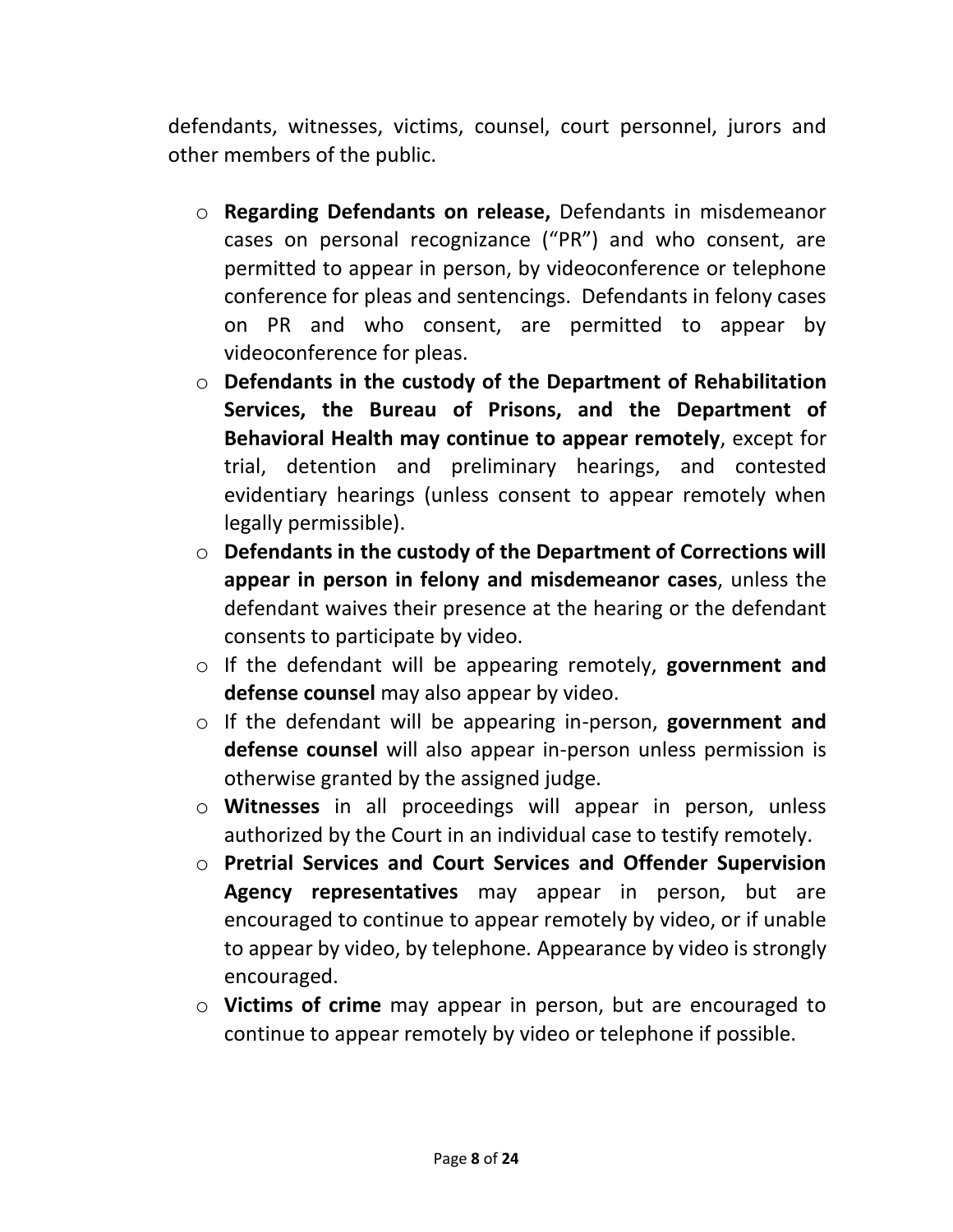**• Generally, members of the public** may attend hearings in person, subject to capacity limitations, but are encouraged to continue to appear remotely by video or telephone if possible. However, in **jury trials**, members of the public who wish to view the trial must appear in person.

## **DOMESTIC VIOLENCE DIVISION**

Unless otherwise ordered by the Court, all deadlines and time limits in statutes, court rules, and standing and other orders issued by the Court that would otherwise expire are suspended, tolled and extended during the period pending further order of the Court.

The Domestic Violence Division (DVD) will operate as follows:

- The Domestic Violence Division Clerk's Office is available in person and remotely from 8:30AM to 5:00PM Monday through Friday.
- The Clerk's Office will use social distancing and capacity limits to protect the health of the public and staff. Limited staff will work onsite, and other staff will continue to work remotely.
- Civil filings can be submitted in person at the Clerk's Office or remotely:

1. Online at [www.probono.net/dccourts,](http://www.probono.net/dccourts) or,

 2. By emailing completed forms available on the DVD webpage to [DVD@dcsc.gov.](mailto:DVD@dcsc.gov) To access fillable forms, click [here.](https://www.dccourts.gov/services/forms)

- Criminal filings in DVM and CCC cases should continue to be filed electronically via CaseFileXpress.
- The DVD will maintain hybrid operations with both in-person and onsite services. Some judges and courtroom staff will continue to work remotely. Parties may continue to appear via telephone or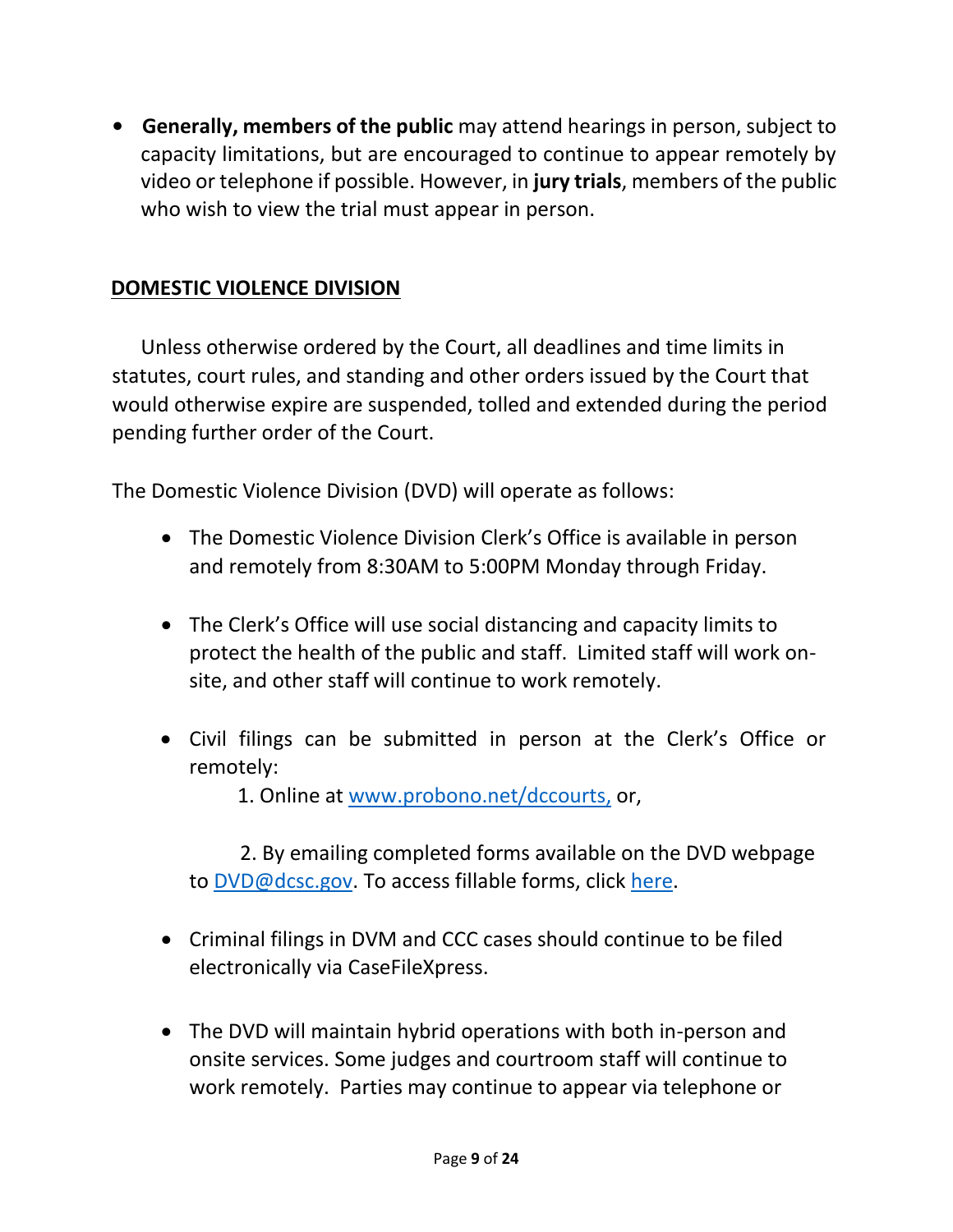videoconference for hearings held in DVD remote courtrooms, except when specifically ordered to appear in person in a partially remote courtroom.

- Proceedings in the DVD are open to the public. Parties will receive instructions on how to join the courtroom directly. Non-parties should contact the DV Division Clerk's Office by calling (202) 879-0157 or emailing [DVDhearings@dcsc.gov](mailto:DVDhearings@dcsc.gov) to obtain information to access a specific courtroom.
- Six courtrooms are operating remotely or partially remotely and, if court-ordered, in person. Please see a list of courtrooms below with the types of hearings assigned to the courtroom:
	- o 113 CPO, ASO, ERPO cases
	- o 114 CPO, ASO, ERPO cases
	- o 117 DVM, CCC, and ERPO cases
	- o 118 DVM, CCC and ERPO cases
	- o 119 TPO, TASO, Child Support Matters (Detention Hearings will be heard in 119 starting May 9, 2022)
	- o JM-9 Backup TPO, TASO

# Criminal Cases – Domestic Violence Misdemeanor (DVM) and Criminal Contempt (CCC)

- All hearings for released defendants will go forward **remotely or in person** (depending on the notice provided) on the date and time they are scheduled in courtroom 117 and courtroom 118. This includes, but is not limited to, status hearings, arraignments, DSA review and sentencing dates, and show cause hearings.
- Appearing for Hearings: DV Division criminal courtrooms will continue to operate remotely, partially remotely, or in-person. Remote hearings will be conducted by telephone or videoconference with defendants appearing from the D.C. Jail or the community. When practicable,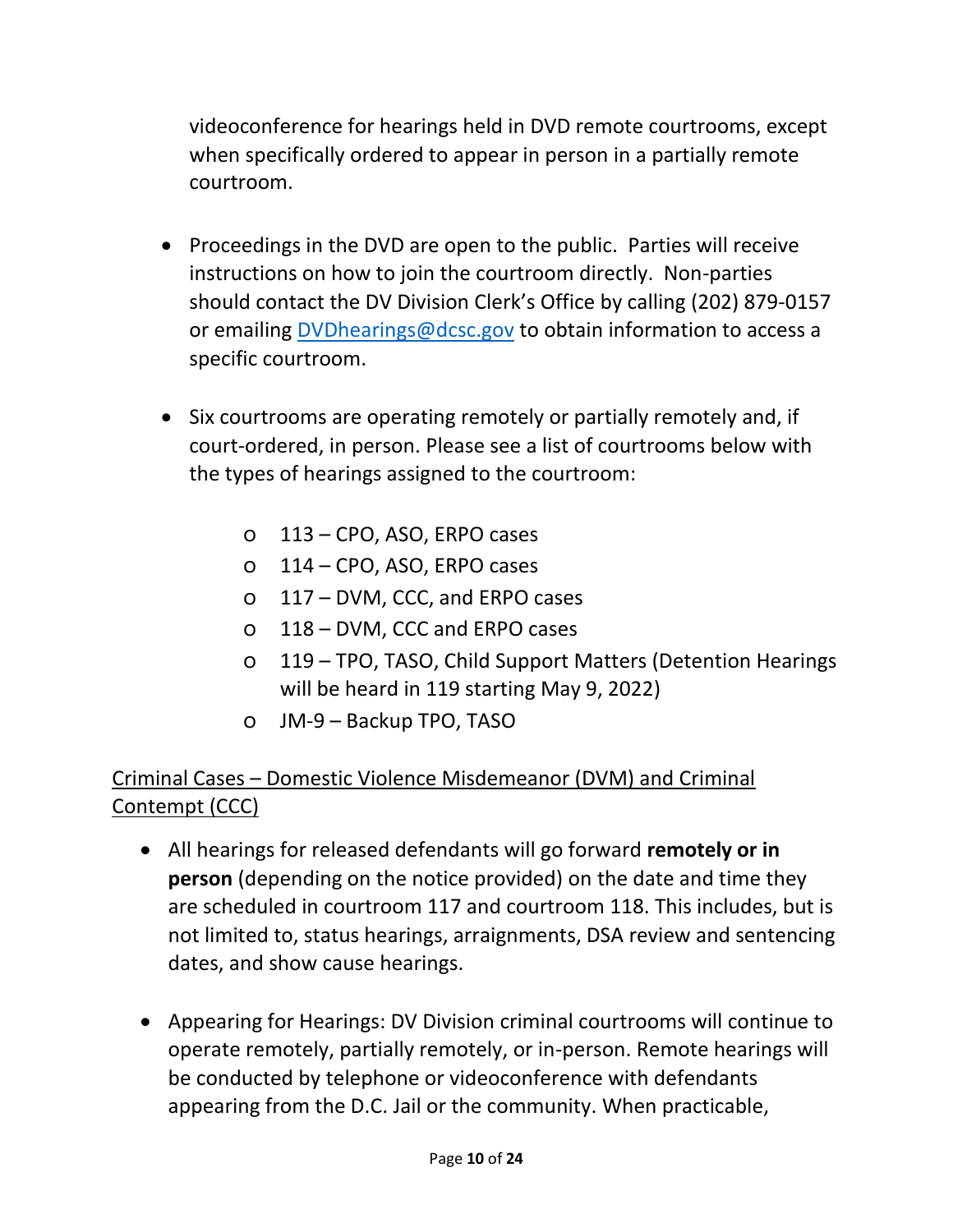Fridays will be a completely remote day with all parties, attorneys, courtroom staff and judges appearing remotely in the WebEx platform.

- All courtrooms have been configured to accommodate both in-person and remote participation, consistent with the health and safety of defendants, witnesses, victims, counsel, court personnel, jurors and other members of the public.
- **Defendants on release** may appear by video to the extent possible and, if unable to appear by video, by telephone, unless ordered by the court to appear in-person.
- If the defendant will be appearing remotely, **government and defense counsel** may also appear by video.
- If the defendant will be appearing in-person, **government and defense counsel** shall also appear in-person.
- **Witnesses** in all proceedings will appear in person, unless authorized by the Court in an individual case to testify remotely.
- **Pretrial Services and Court Services and Offender Supervision Agency representatives** may appear in person, but are encouraged to continue to appear remotely by video, or if unable to appear by video, by telephone.
- **Victims of crime** may appear in person, but are encouraged to continue to appear remotely by video or telephone if possible.
- **Members of the public** may attend in person, subject to capacity limitations, but are encouraged to continue to appear remotely by video or telephone if possible.
- **Arraignments**: DVM arraignments will be heard in Courtroom C-10. CCC arraignments will be heard remotely in a DVD courtroom.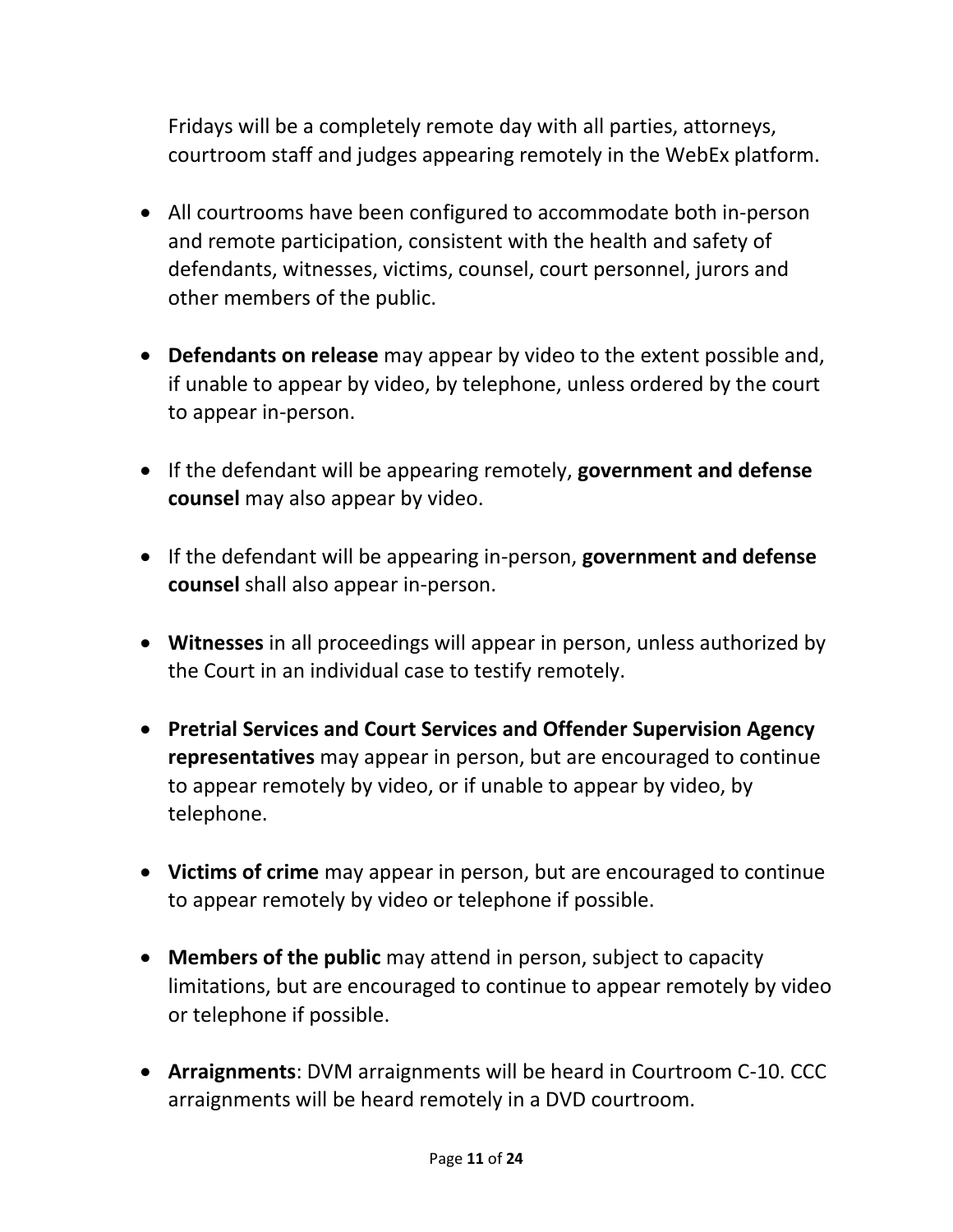- **Detained Defendants**: Defendants detained in C-10 after their arraignments will be set for a detention hearing in Courtroom 120 until May 6, 2022. Starting May 9, 2022, DV Detention hearings will be heard in Courtroom 119. All parties must appear in person for these hearings. These hearings will be heard by the designated magistrate judge.
- **Show Cause Hearings**: In-person and partially remote pretrial and probation show cause hearings will be set Monday through Thursday in DVD courtrooms. Defendants are to appear before the judge in person, subject to an approved COVID-19 protocol. If a defendant is appearing in-person, defense counsel and the government should appear in-person unless otherwise ordered by the Court. All other parties may appear by video or telephone at the discretion of the judge.
- Fully remote pretrial and probation show cause hearings may be set on any day, Monday through Friday. All parties, including defendants, should appear remotely by phone or videoconference.
- Probation show cause hearings will be heard on the date scheduled in a remote courtroom unless otherwise ordered by the Court. The filing of an AVR shall toll the expiration of probation.
- **Walk-in Bench Warrant Cases**: Defendants with bench warrants may turn themselves in to the DVD Clerk's Office prior to 3:30pm and the Clerk's Office will set the matter for a hearing before the calendar judge.

# Civil Protection Order Cases (CPOs), Anti-Stalking Order Cases (ASOs) and Extreme Risk Protection Order Cases (ERPOs)

To facilitate remote hearings, the Domestic Violence Division encourages all parties to contact the Clerk's Office at (202) 879-0157 to provide contact information, including any telephone numbers and email addresses where parties can be reached. Please call this number to provide your contact information or that of any parties.

Requests for Civil Protection Order Cases (CPOs):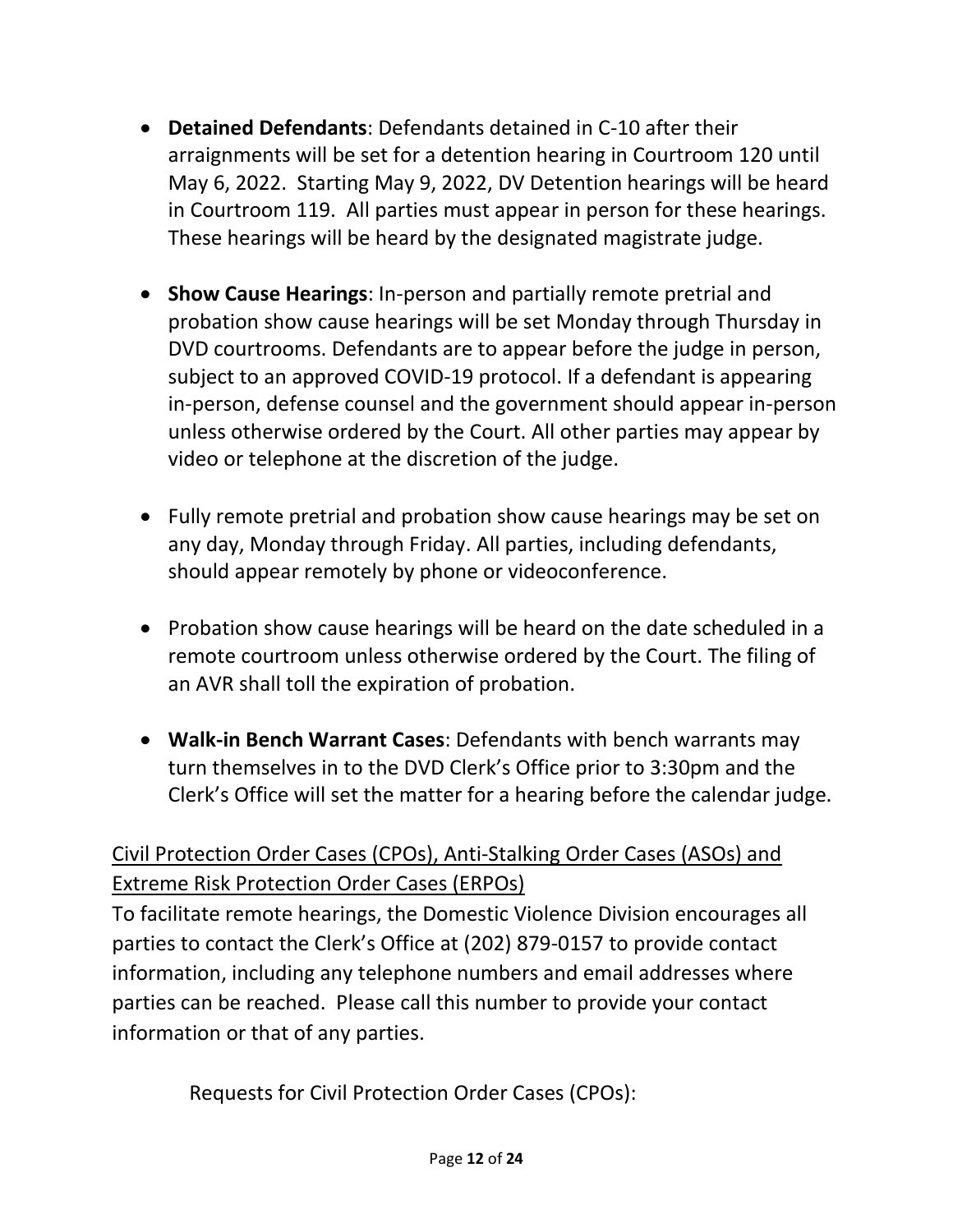- Requests for Temporary Civil Protection Orders will be heard by a remote judge. New TPO requests will expire approximately 2 or 3 weeks after filing.
- Parties will receive TPOs and other case-related paperwork (such as self-service packets) electronically, including through email correspondence. In person filers may request hard copies of their paperwork from the Clerk's Office.
- All CPO, and related hearings will take place approximately two weeks after the case is filed.

Bench Warrants in Default CPO Cases: Respondents with bench warrants may turn themselves in to the DVD Clerk's Office by 3:30pm to be scheduled for an in-person hearing before the Court on the same business day. Or may contact the clerk's office (202-879-0157) to schedule a remote hearing to address the bench warrant

Child Support Cases with Underlying CPOs:

• The Domestic Violence Division will hear Child Support cases assigned to the Division in a virtual courtroom. Parties will receive notice and instructions on how to join the virtual hearing in advance of the assigned hearing date.

Requests for Anti-Stalking Order Cases (ASOs):

- Requests for Temporary Anti-Stalking Orders (TASOs) will be heard by a remote judge. New TASO requests will expire approximately 2 or 3 weeks after filing.
- Parties will receive TPOs and other case-related paperwork (such as self-service packets) electronically, including through email correspondence. In person filers may request hard copies of their paperwork from the Clerk's Office.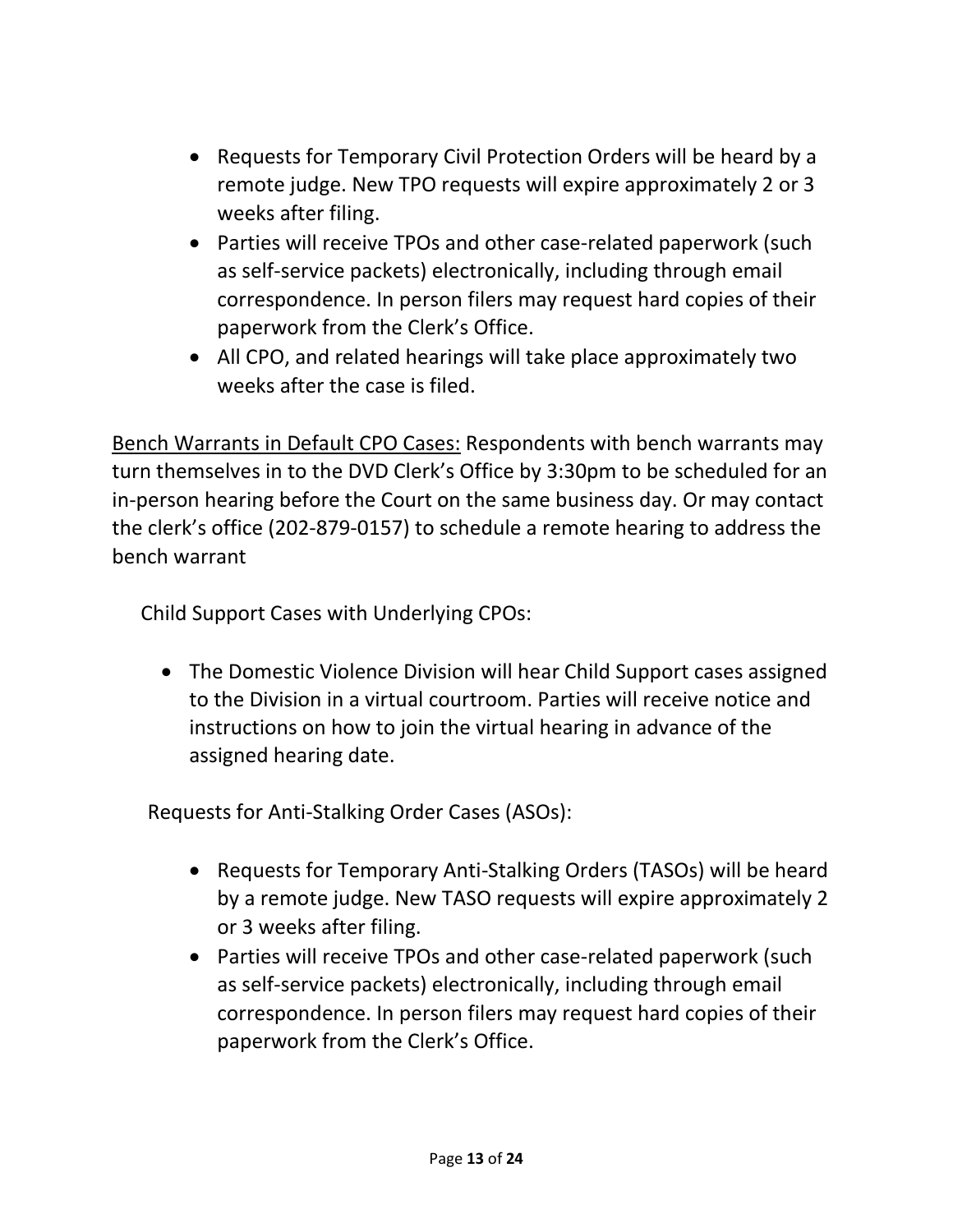• Parties will receive TASOs and other case-related paperwork (such as self-service packets) electronically, including through email correspondence.

Requests for Extreme Risk Protect Orders (ERPOs):

- Requests for Ex Parte and Final ERPOS are available and can be made in person in the Clerk's Office during business hours, or electronically by emailing the completed filing to [DVD@dcsc.gov.](mailto:DomesticViolenceManagement@dcsc.gov) The petition can be obtained from the [DC Courts website.](https://www.dccourts.gov/sites/default/files/2020-04/Petition%20for%20Extreme%20Risk%20Protection%20Order.pdf) The assigned judge will hear the matter in a remote courtroom.
- All existing ERPOs expire on the expiration date of the order, unless a Motion to Extend is filed.
- All ERPO trials and ERPO-related motions will be held on the date listed in the paperwork, approximately after the initial filing. Parties will receive notice and instructions on how to join the virtual hearing electronically in advance of the assigned hearing date.
- Parties will receive Ex Parte ERPOs and other case-related paperwork electronically, including through email correspondence. In person filers may request hard copies of their paperwork from the Clerk's Office.

### **FAMILY COURT**

Unless otherwise ordered by the Court, all deadlines and time limits in statutes, court rules, and standing orders and other orders issued by the Court that would otherwise expire are suspended, tolled and extended during the period pending further order of the Court, except for the following:

1. Abuse and Neglect Cases and Related Matters:

Motions practice and discovery in Neglect matters, Adoption matters, Termination of Parental Rights matters, and Guardianship matters shall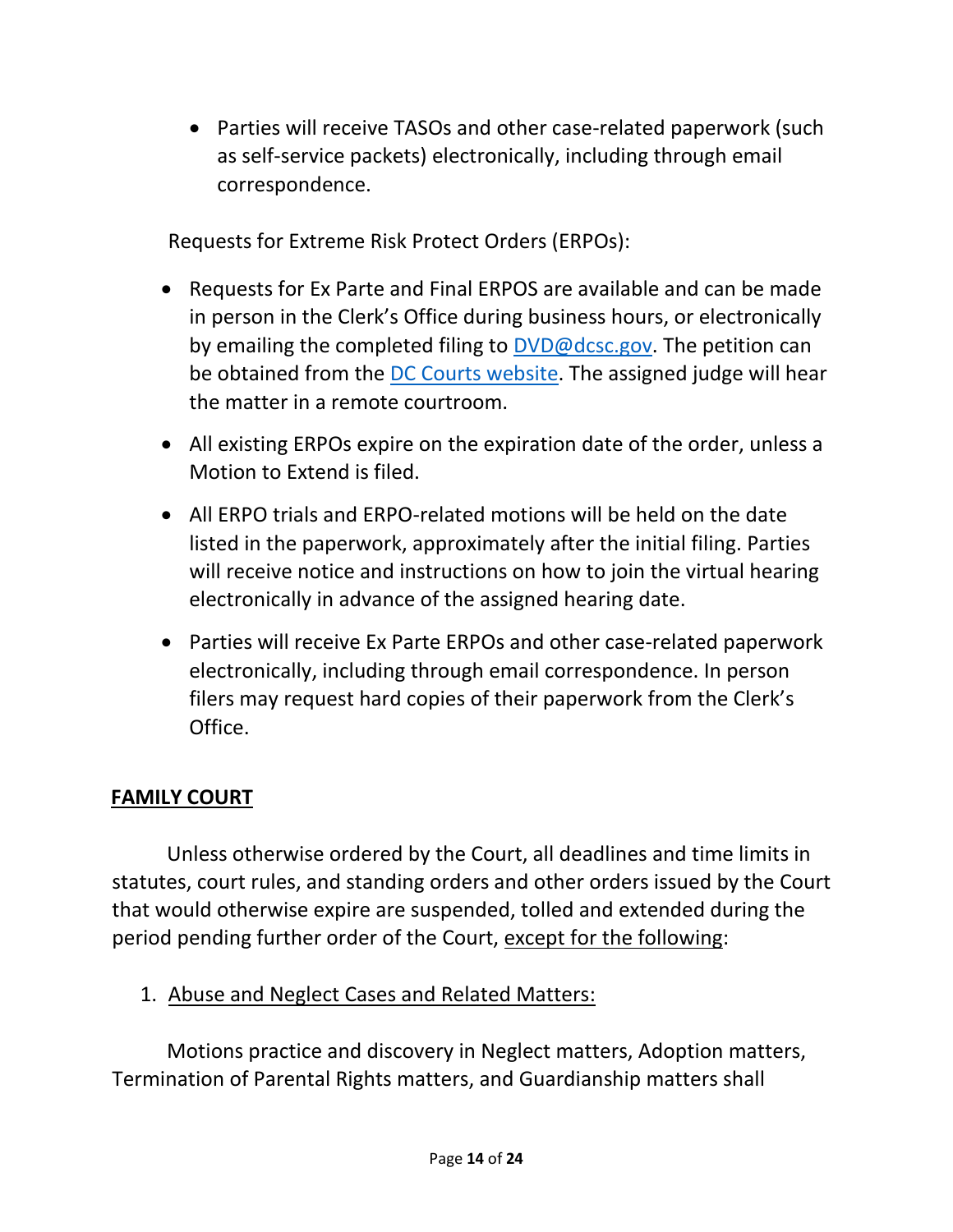continue to be governed by applicable Superior Court rules unless otherwise directed by the assigned judge. Adoptions and Safe Family Act (ASFA) deadlines shall remain in effect.

Adoption petitions may be filed electronically, via digital drop box at [https://dcscgov.app.box.com/f/aeaf4eb2153743519a495d3f95d26c93.](https://dcscgov.app.box.com/f/aeaf4eb2153743519a495d3f95d26c93) All other pleadings in adoption matters may be filed remotely via E-Filing/CaseFileXpress.

### 2. Domestic Relations Cases:

Counsel and parties are expected to comply with applicable procedural rules including service within 60 days, and the filing of motions and oppositions unless otherwise directed by the assigned judge. All deadlines in orders issued on or after March 20, 2020 stand. All deadlines in orders issued before March 20, 2020 are extended by 90 days. Failure to file proof of service of post judgment motions within 60 days may result in dismissal without prejudice by the clerk.

Because individuals are likely unable to comply with social distancing and "diligent efforts" to serve (either personally or by going to the post office to obtain a certified mail), electronic service via text message or email is permissible in accordance with Rule 4(c)(3)(B) without further order of the Court. The serving party must prove service to the satisfaction of the assigned judge, including showing that the electronic method of service was "reasonably calculated to give actual notice." Parties cannot serve electronically under Rule 4(c)(3)(B) if personal service is required by statute, including D.C. Code §§ 13-332 (requiring personal service on minors), 13-333 (requiring personal service on incompetent persons), and 46-206 (requiring personal service of the notice in cases involving support).

Pursuant to Super. Ct. Dom. Rel. R. 5(d)(5)(B), the court authorizes parties to electronically file any affidavit of service of process.

## 3. Mental Habilitation Cases: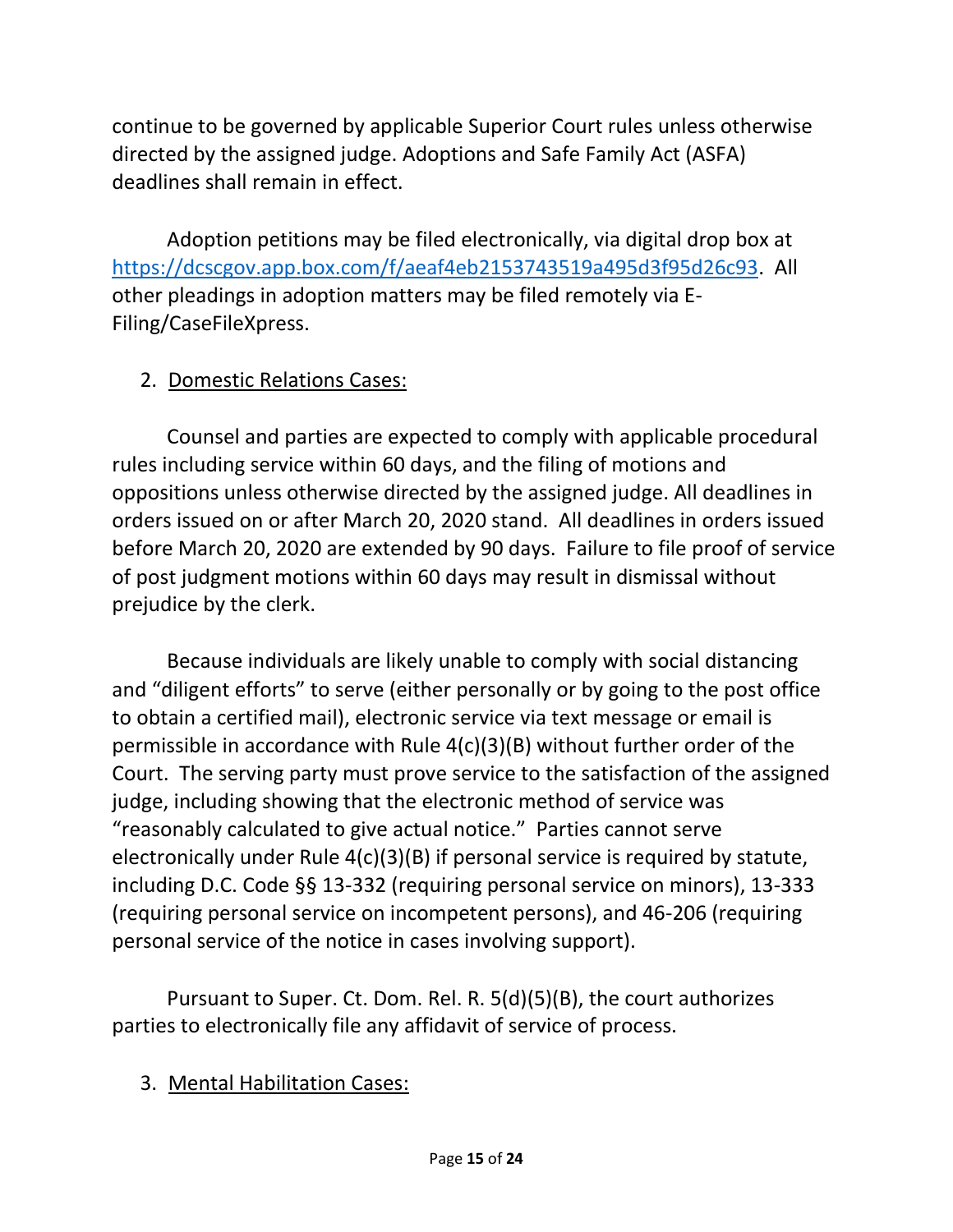Counsel for Respondents shall continue to file Updated Status Reports pursuant to Administrative Order No 00-06, and to the extent possible, shall file Respondents Reports on Informed Consent for Voluntary Commitment and Substitute Decision Maker Reports. Parties shall comply with any existing order to file a special report or specific document. Parties shall comply with any existing order (a) requiring participants to convene meetings or (b) requiring the Department of Disability Services to provide specific services or supports to the extent possible, in light of the pandemic.

## **The Family Court will conduct the following types of in-person hearings:**

Fact-finding hearings in Delinquency cases—priority will be given to respondents who are securely detained, followed by respondents who have been placed in shelter houses, and then respondents who are in the community. In-person hearings may be granted for any other case types for good cause and with the approval of the Family Court Presiding Judge or Deputy Presiding Judge. In-person hearings will be held in courtroom JM-2 and other courtrooms depending on availability. The trial judge will address any concerns relating to these hearings at a pre-trial hearing.

### **The Family Court is conducting the following types of remote hearings:**

### Abuse and Neglect and Related Matters**:**

- Neglect initial hearings
- Emergency hearings
- Disposition hearings
- Stipulation Hearings
- Trials of any type, including *Ta. L.* Hearings, Adoptions, Termination of Parental Rights Motions, and Guardianship Trials
- Family Treatment Court hearings
- Permanency Hearings, Review of Disposition Hearings, and Pretrial Hearings shall be scheduled
- Other hearings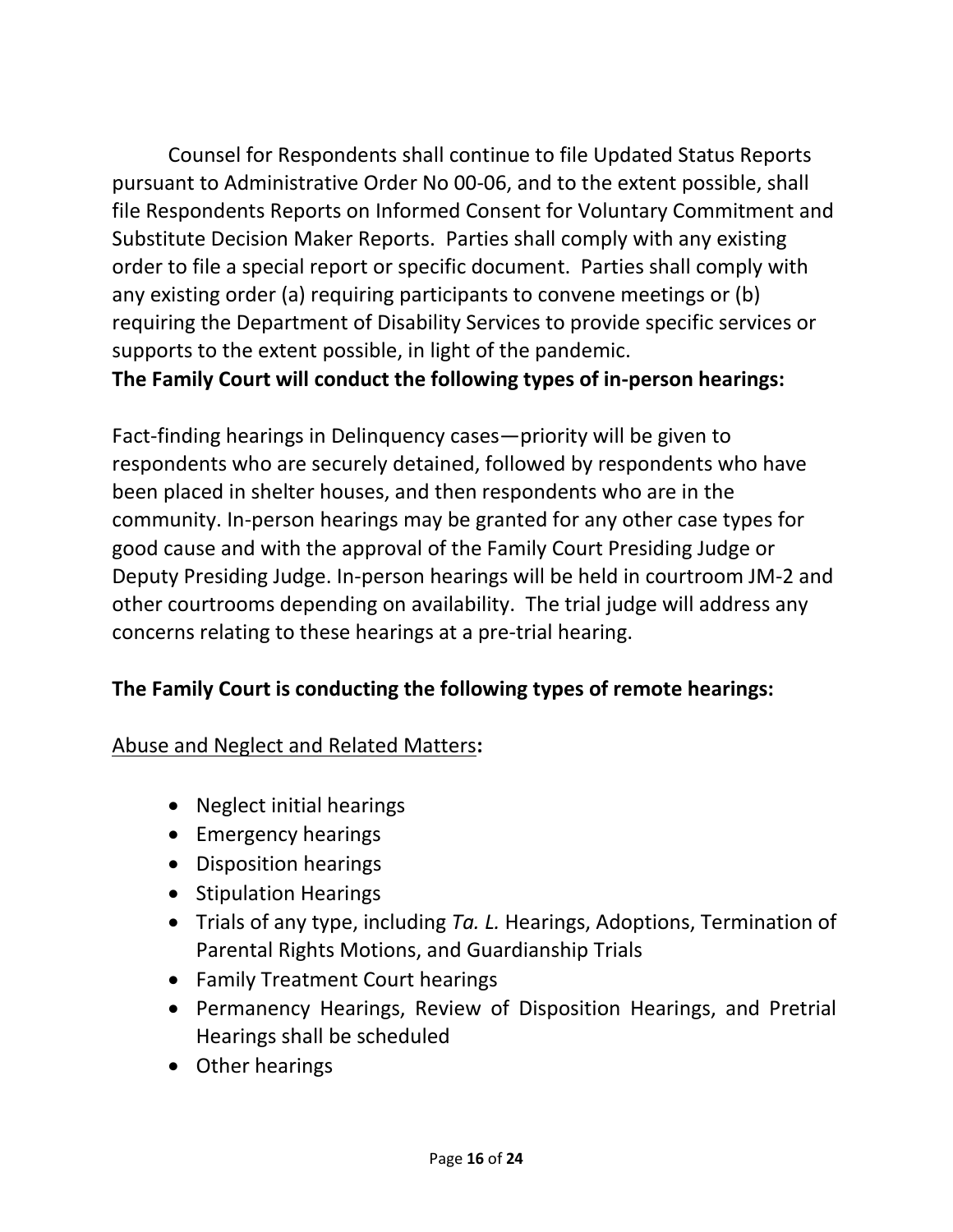## Domestic Relations:

- Trials and hearings of any kind involving divorce, annulment, legal separation, common law marriage, custody, child support, and other such matters that the Court deems appropriate
- Domestic relations same day emergency hearings
- Emergency motions to modify custody or for contempt where same day emergency hearing was denied but the Court concludes that it is both necessary and feasible to hear the motion on an expedited basis

## Juvenile Delinquency, Persons in Need of Supervision, and Private Adoptions:

All deadlines and time limits in statutes, court rules, and standing and other orders issued by the Court that would otherwise expire are suspended, tolled, and extended during the period pending further order of the Court. Notwithstanding this Order, the Family Court will hold the following hearings:

- Juvenile initial hearings, including probable cause hearings
- Any other hearings (e.g. emergency hearings, status hearings, disposition hearings) based upon the judge's determination that holding a hearing would be beneficial toward resolving the case or will result in a change in the level of detention of a juvenile; this applies to HOPE and Juvenile Behavioral Diversion Program (JBDP) courts
- Factfinding hearings for juveniles may occur in-person (see above for the Family Court in-person trial section). Factfinding hearings may occur remotely only if the Court finds for specific reasons that the factfinding hearing in that case cannot be further delayed without serious harm to the interests of justice, and only with the consent of the respondent after consultation with counsel
- Special Immigrant Juvenile Status hearings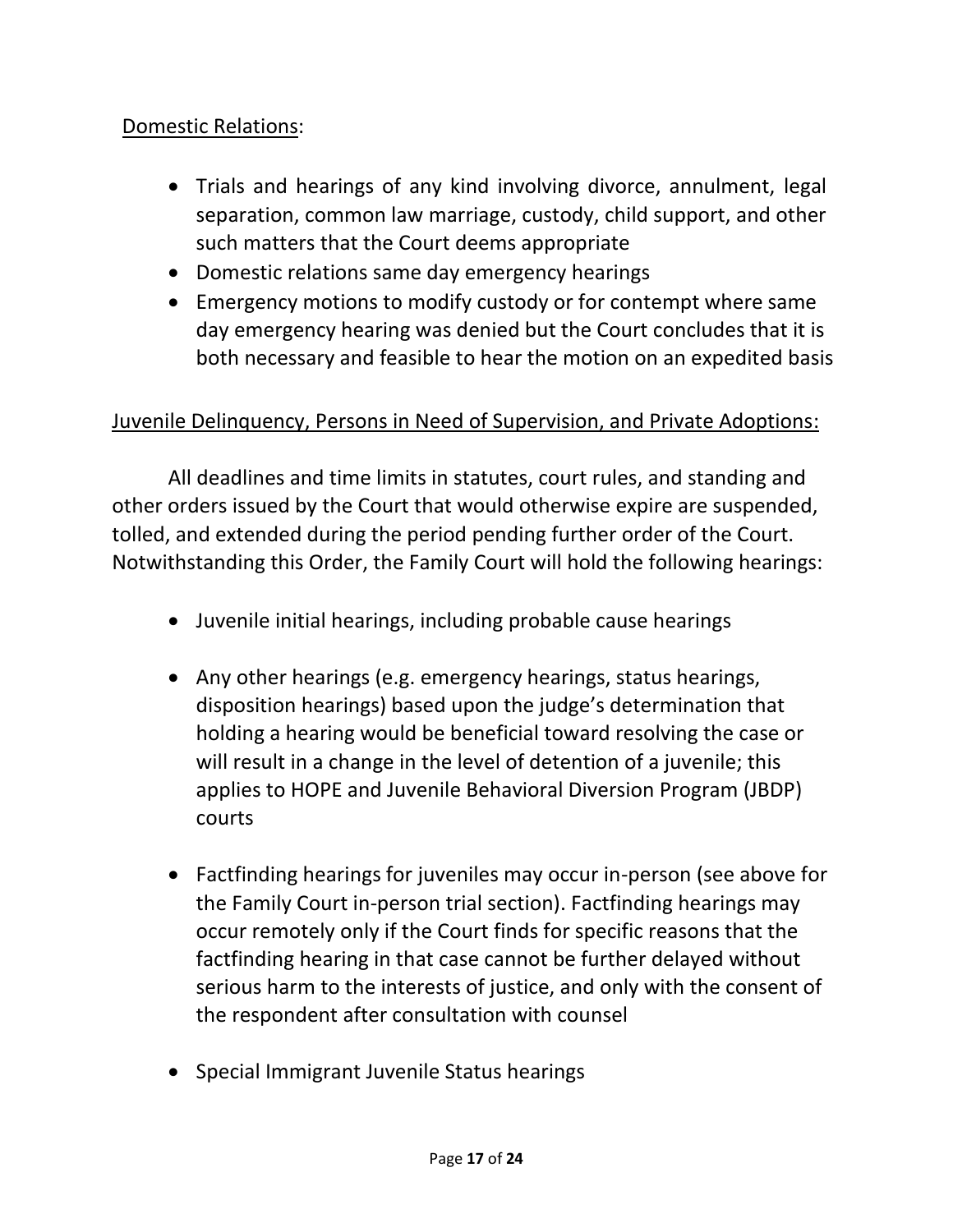• Private adoptions

### Mental Health:

- Mental health probable cause hearings
- Mental Health Commission hearings Revocation hearings, status hearings where needed, emergency hearings, pretrial hearings and trials

#### Mental Habilitation:

• Mental habilitation review and emergency hearings

#### Name Changes:

• Name changes hearings will be held

#### Parentage and Support Cases:

• All are being scheduled and resolved on paper where possible

### Other Relevant Information:

Remote filing remains available, however limited in-person services at the courthouse are also available (see in-person service section below).

- Process for Filing Domestic Relations Emergency Motions:
	- o Parties represented by counsel are required to eFile any emergency motions through CaseFileXpress at <https://www.dccourts.gov/superior-court/e-filing>
		- In the "comments" section, parties should indicate they are requesting an emergency hearing.
	- $\circ$  Litigants represented by a 501(c)(3) organization and selfrepresented litigants may eFile their emergency motions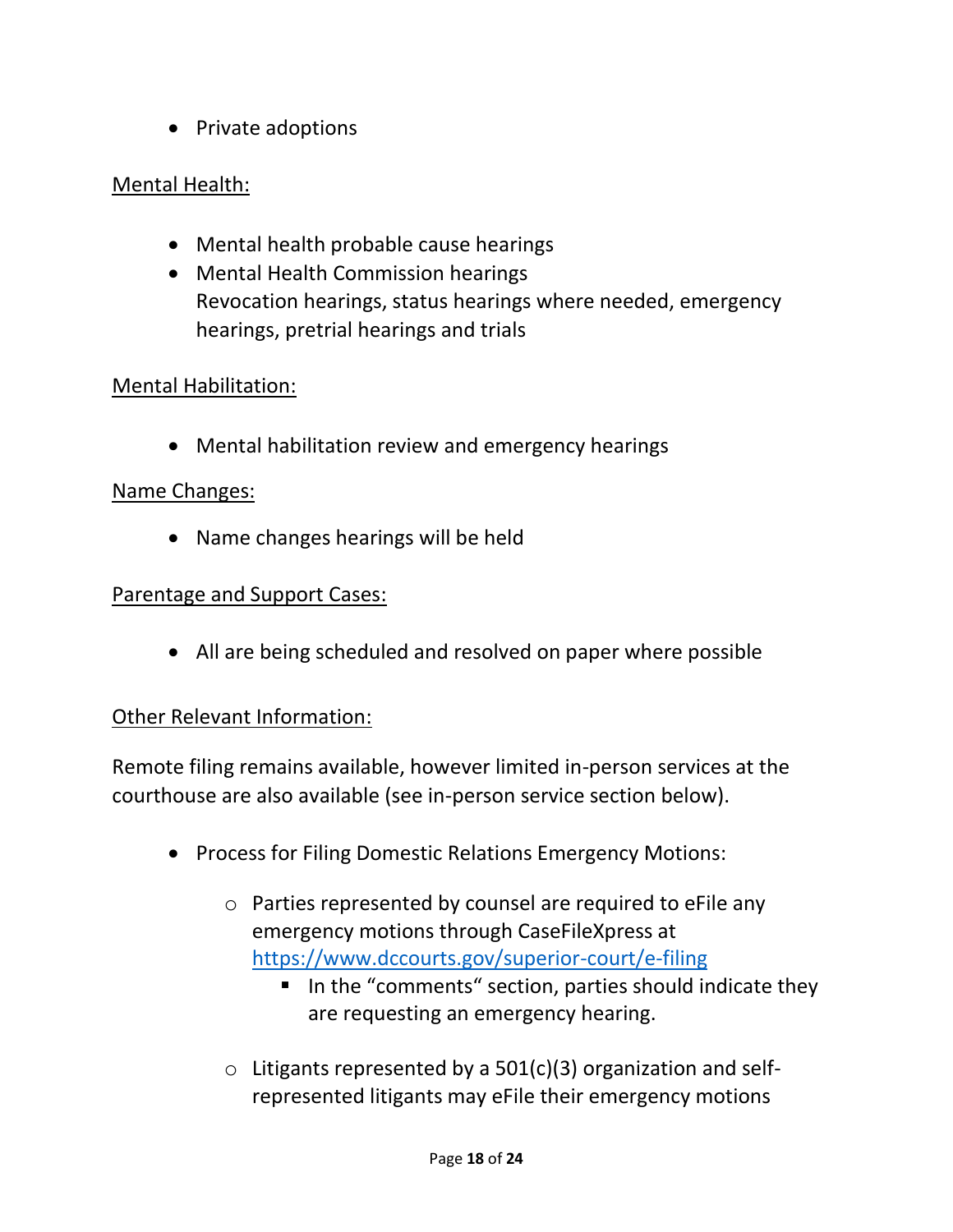through CaseFileXpress at [https://www.dccourts.gov/superior](https://www.dccourts.gov/superior-court/e-filing)[court/e-filing.](https://www.dccourts.gov/superior-court/e-filing)

- In the "comments" section, parties should indicate they are requesting an emergency hearing.
- o Self-Represented litigants who are approved for a fee waiver AND who choose not to eFile, can send an email to [FamilyCourtCIC@DCSC.GOV](mailto:FamilyCourtCIC@DCSC.GOV) with their motion attached. Filers must write "Emergency Motion" in the subject line of any such emails. Self-Represented litigants who are seeking a fee waiver for the first time should send their request and emergency motion to [FamilyCourtCIC@DCSC.GOV,](mailto:FamilyCourtCIC@DCSC.GOV) and must write "Emergency Motion and Fee Waiver Request" in the subject line.
	- Self-Represented litigants who are eFiling using CaseFileXpress must indicate they are requesting an emergency hearing in the "comments" section.
- o Self-Represented litigants who do not have an approved fee waiver are required to eFile emergency motions through CaseFileXpress at [https://www.dccourts.gov/superior-court/e](https://www.dccourts.gov/superior-court/e-filing)[filing.](https://www.dccourts.gov/superior-court/e-filing)
	- In the "comments" section, parties should indicate they are Requesting an Emergency Hearing.
- $\circ$  If a filer fails to properly identify their motion as an emergency as outlined above, the motion may not be processed in a timely fashion.
- The process for filing domestic relations complaints or petitions in Family Court is specified in detail on the Court's website, see: [https://www.dccourts.gov/sites/default/files/DRB-Case-](https://www.dccourts.gov/sites/default/files/DRB-Case-Initiation-Instructions-for-filers.pdf)[InitiationInstructions-for-filers.pdf.](https://www.dccourts.gov/sites/default/files/DRB-Case-Initiation-Instructions-for-filers.pdf)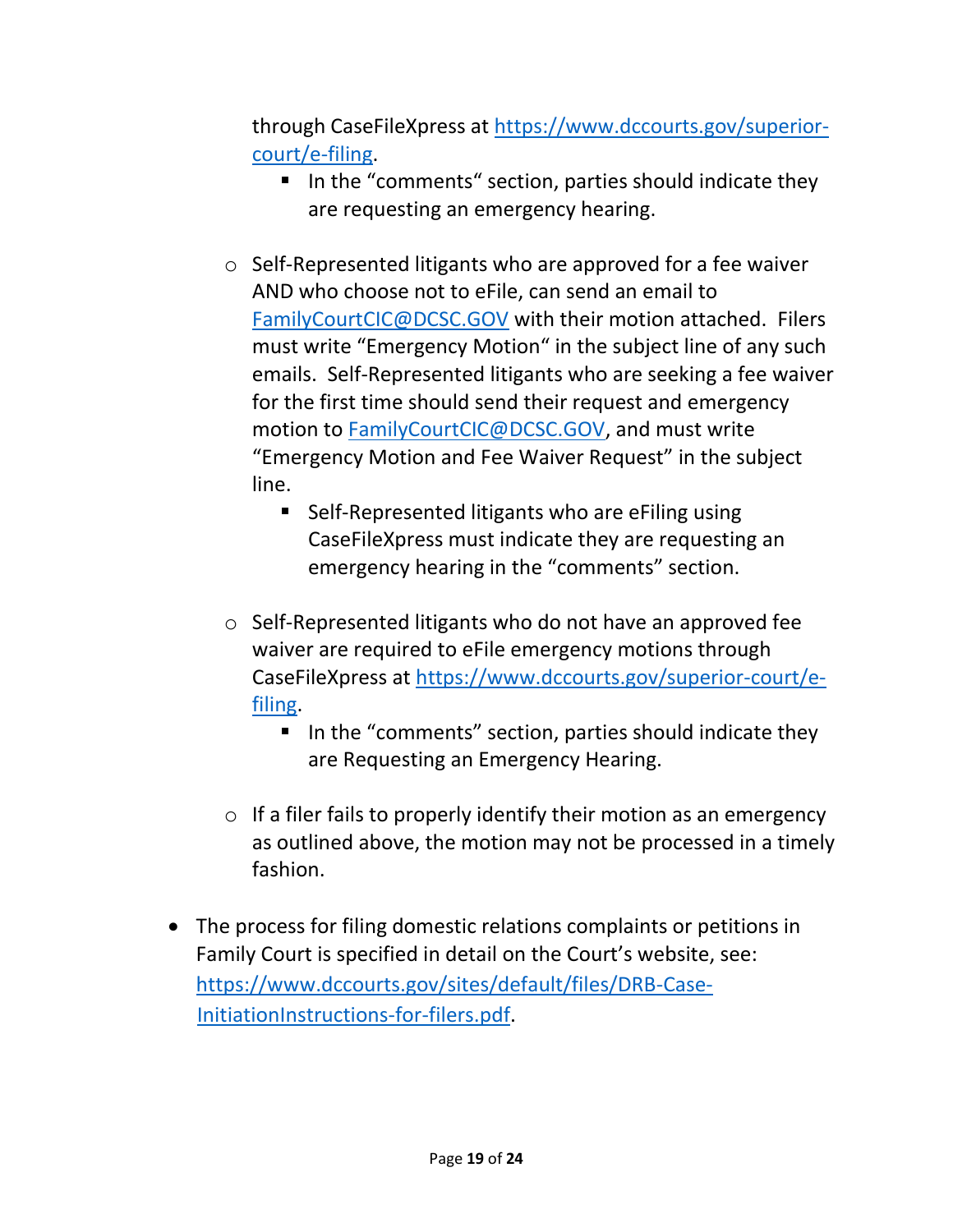- The Family Court Self-Help Center (202) 879-0096 is operating on a remote basis to provide information and to assist parties in filing documents in Family Court cases (divorce, child custody, child support, etc.).
- The Court will issue summonses electronically and will email them to the filer.
- The Supervised Visitation Center is conducting intake interviews and supervised visits remotely.
- Multi-door mediation and intake for mediation is available for parties able to participate in remote mediation either through videoconferencing or telephonically.
- PAC (Program for Agreement and Cooperation in Custody Cases) coparenting seminars have resumed twice a month.

### In-Person Services:

The Family Court's public offices (including Central Intake Center, Domestic Relations, Parentage and Support, Juvenile and Neglect, Mental Health and Habilitation, Counsel for Child Abuse and Neglect and the Marriage Bureau) will be open for in-person service. The Family Court will also continue to process documents submitted via eFiling. Emergency matters are forwarded to the judge for review and most hearings are conducted remotely. Please note that all emergency matters must be filed by 4:00 p.m., Monday through Friday, except holidays.

Attorneys and self-represented litigants can file documents electronically using CaseFileXpress at [https://dc.casefilexpress.com/Login.aspx.](https://gcc02.safelinks.protection.outlook.com/?url=https%3A%2F%2Fdc.casefilexpress.com%2FLogin.aspx&data=04%7C01%7CPeter.Krauthamer%40dcsc.gov%7C6597f8a103004104f1cc08d9457213e0%7Cef135c776b1b43b587251be2a36c1e9e%7C0%7C0%7C637617178549950422%7CUnknown%7CTWFpbGZsb3d8eyJWIjoiMC4wLjAwMDAiLCJQIjoiV2luMzIiLCJBTiI6Ik1haWwiLCJXVCI6Mn0%3D%7C1000&sdata=8bcyvsrTGqyZUJmc0XZ0Q8KmSQ5aL8OgbXnQs7pU%2BXw%3D&reserved=0)

Self-represented litigants who require assistance completing and filing requests for custody, divorce and/or child support should contact the Family Court Self-Help Center at 202-879-0096.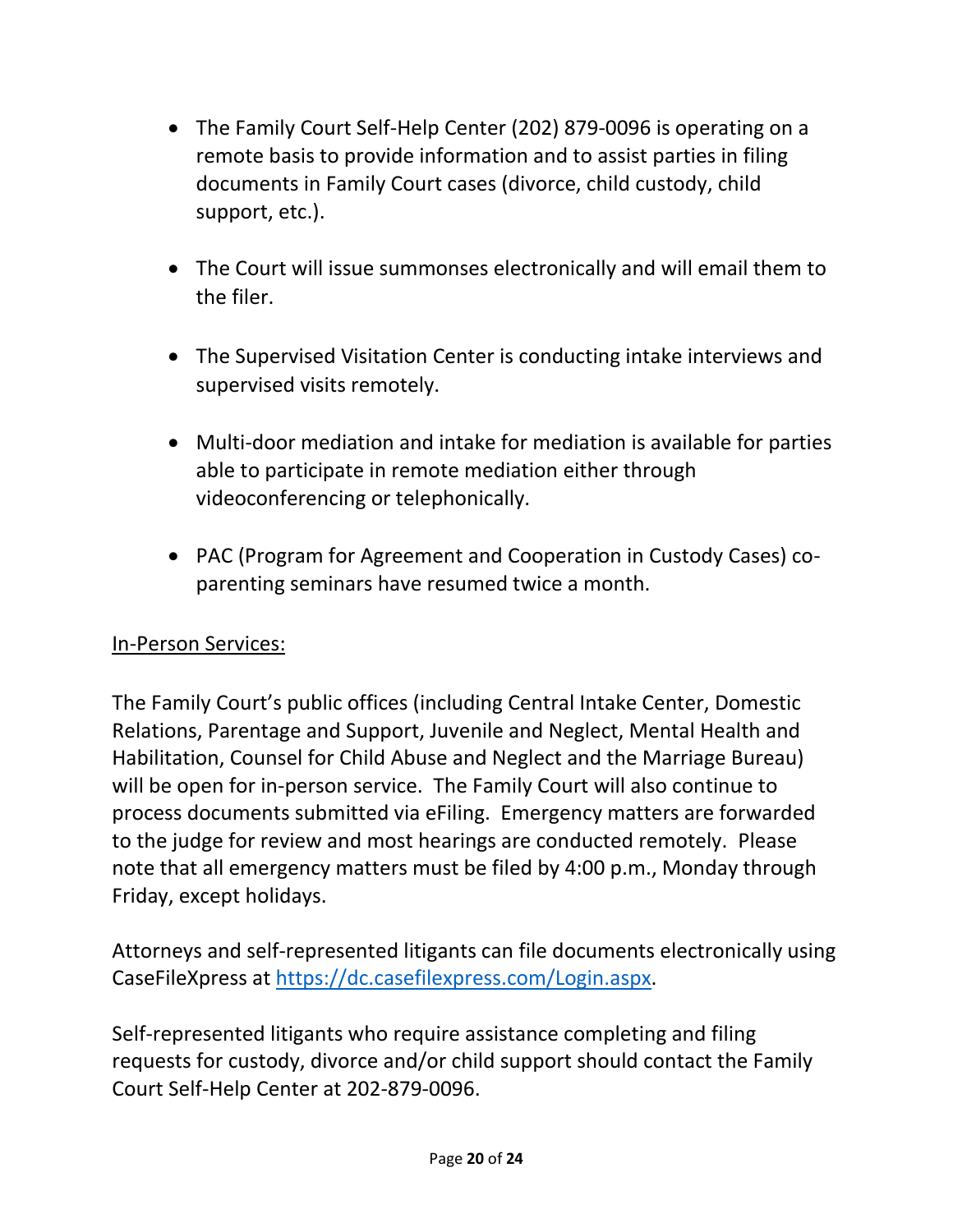For questions or to request a copy of documents please contact the Family Court Call Center at 202-879-1212 or send an email to [FamilyCourtCertifiedCopies@dcsc.gov.](mailto:FamilyCourtCertifiedCopies@dcsc.gov)

#### Marriage Bureau:

The Marriage Bureau is processing applications for marriage licenses both in person and remotely and is performing weddings by videoconference. All parties – both the parties to the wedding and the person performing the wedding – must be physically present in the District of Columbia at the time of the ceremony.

To begin the application process, please complete and submit the online application at [https://www.dccourts.gov/form/marriage-application.](https://www.dccourts.gov/form/marriage-application) You can use a computer or mobile device (iPad, Tablet or smartphone) to complete and submit the application. A representative from the Marriage Bureau will then contact you to complete the application process. You are strongly encouraged to submit the online application even if you intend to pick up your marriage license in person.

If you are not able to apply online, you can complete an application in-person.

#### **PROBATE AND TAX DIVISIONS**

With respect to matters in the Probate and Tax Divisions, the moratorium is now lifted and all deadlines for statutory and rules-based time limits in the D.C. Code and the Superior Court Rules are now in full force and effect.

In-person Services:

• The Probate and Tax Divisions' public service counters are open Monday through Friday from 8:30 a.m. to 5:00 p.m. to enable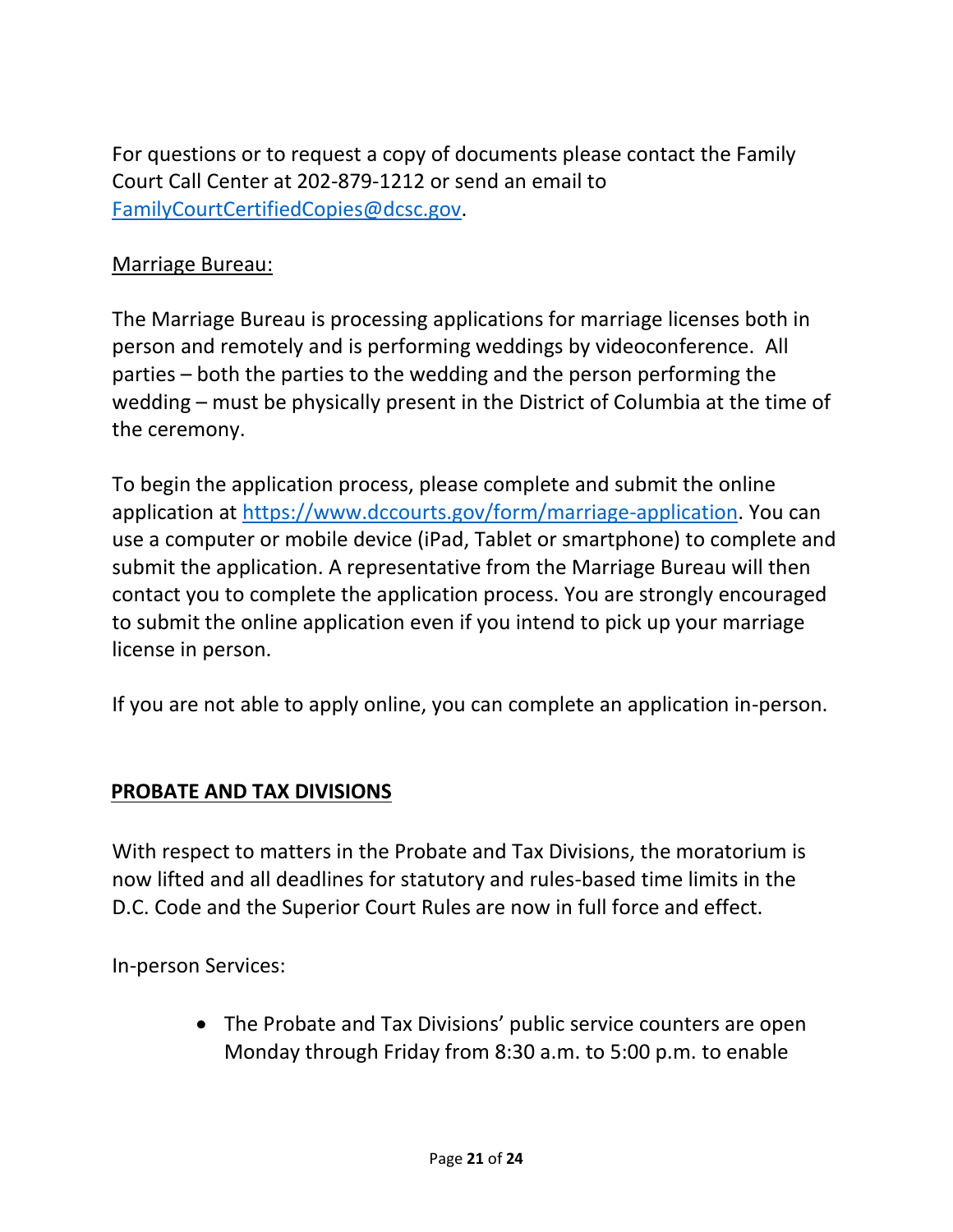persons who want to file documents or view cases in person to do so.

Remote Services:

- Services will continue to be provided remotely and electronic filing will continue. All scheduled hearings and trials will be conducted remotely. No parties or attorneys should appear in person for a hearing or trial in a case unless specifically directed to do so by a judge.
- The Probate Self-Help Center [\(ProbateSelfHelpCenter@dcsc.gov\)](mailto:ProbateSelfHelpCenter@dcsc.gov) is also operating on a remote basis to provide information and assistance in filing intervention proceedings and in large and small estate filings.

The Probate Division will operate as follows:

- Judges will hear the following matters remotely by WebEx:
	- o 21-Day Emergency Guardians Filed by email (attorneys and self-represented filers) or filed in person.
	- o 90-Day Health-Care Guardians Filed by email (attorneys and self-represented filers) or filed in person.
	- o Petitions for General Proceedings (Guardianship and Conservatorship petitions) – Filed by email (attorneys and selfrepresented filers), by mail (self-represented filers), or in person.
	- o Other Intervention matters which the individual judge determines are appropriate to be heard remotely by WebEx.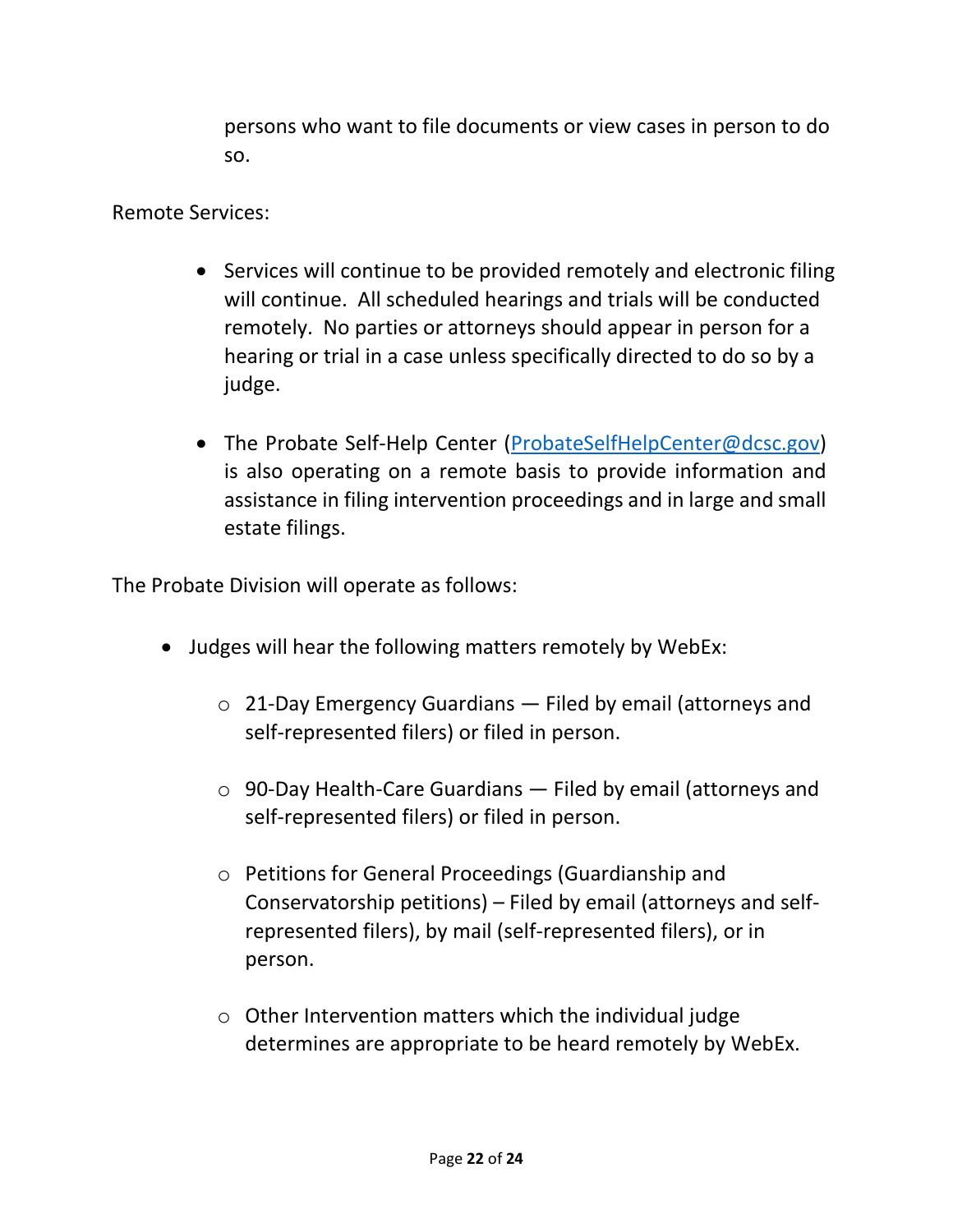- o Other Probate matters, including Estate cases, which the individual judge determines are appropriate to be heard remotely by WebEx.
- To facilitate remote hearings, new case filings and receipt of court Orders and division notices, the Probate Division encourages all parties to provide contact information on all filings including any telephone numbers and email addresses where parties can be reached.
- Triennial reviews of guardianship appointments resumed January 2, 2022.
- Monthly ward visitation requirements remain in effect.

For additional information regarding Probate Division services, please review the Probate Division Operations Notice. [https://www.dccourts.gov/superior](https://www.dccourts.gov/superior-court/probate-division)[court/probate-division](https://www.dccourts.gov/superior-court/probate-division)

The Tax Division will operate as follows:

- Show Cause and status hearings, in addition to Initial Scheduling and Pre-Trial Conferences will be held remotely by WebEx. Trials will be conducted in-person unless otherwise ordered by the judge.
- Mediations will be held remotely by Zoom.gov.
- To facilitate remote hearings and mediations, the Tax Division encourages all parties to provide contact information on all filings including any telephone numbers and email addresses where parties can be reached.
- Self-represented litigants may continue to email their pleadings or an image of their pleadings to **TaxDocket@dcsc.gov** and mail a check